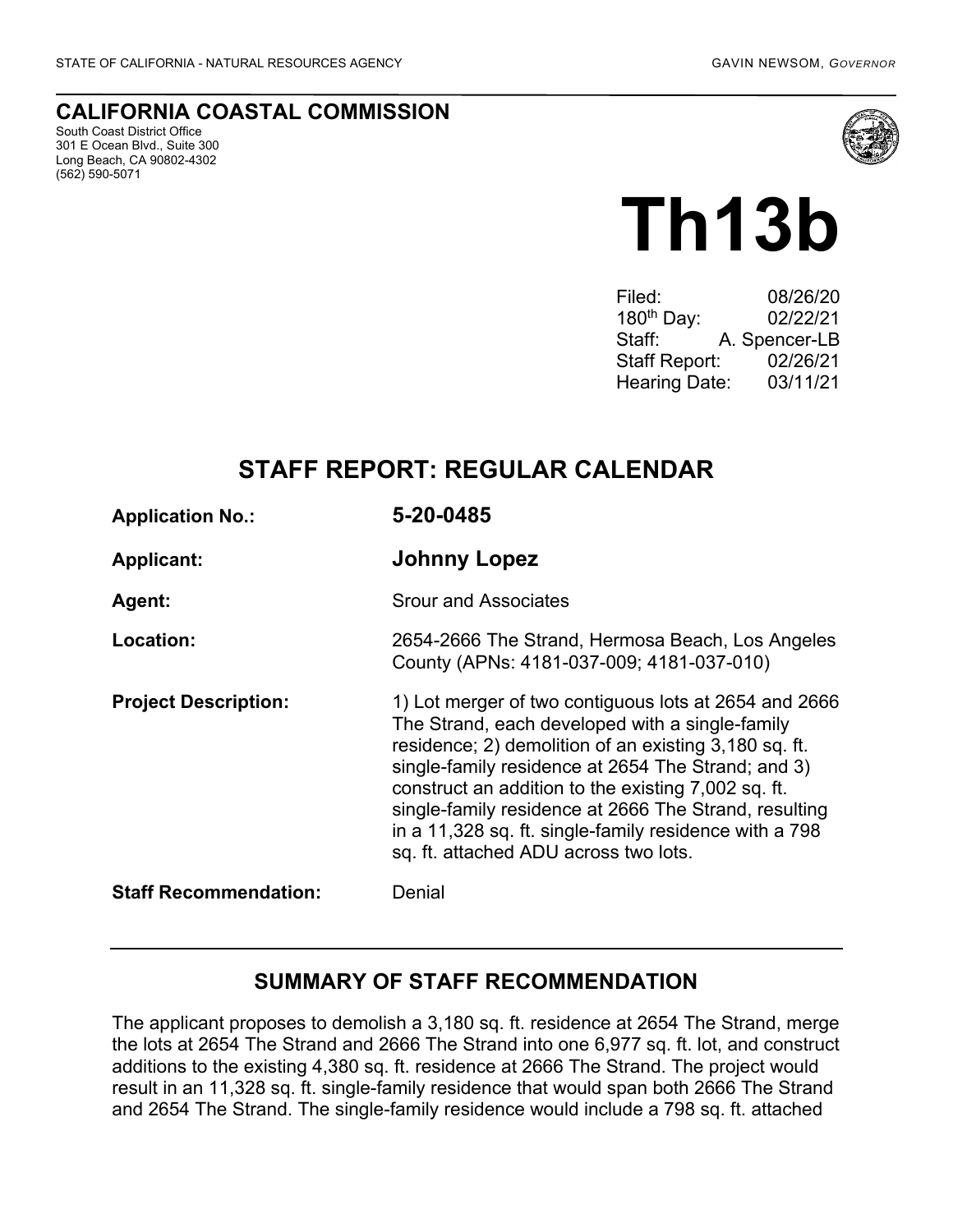accessory dwelling unit (ADU). The project also includes 575 cubic yards of grading and drought-tolerant, non-invasive landscaping.

The project site is designated in the certified LUP as a Low-Density Residential lot, which corresponds to the R-1 zone in the City's uncertified Zoning Code. The R-1 zone limits development to single-family residences and associated accessory structures, which includes accessory dwelling units (ADUs). However, the proposed project is not consistent with Sections 30250 and 30253 of the Coastal Act. Coastal Act Section 30250 provides that new residential development shall be located in or in close proximity to existing developed areas that are able to accommodate it, or in other areas with adequate public services and where it will not have significant, cumulative adverse effects on coastal resources. Section 30253 requires new development to minimize energy consumption and vehicle miles traveled. These policies, together, encourage concentrating development in existing developed areas that are able to accommodate it in order to minimize impacts on coastal resources.

The project site currently consists of two legal residentially zoned lots, each of which is developed with a legally conforming single-family residence. The proposed lot merger and demolition of one of the single-family residences would remove one independent housing unit from the existing housing supply. The applicant has proposed a 798 sq. ft. ADU to offset the removal of the single-family residence at 2654 The Strand. The proposed ADU for the residence at 2666 The Strand would not adequately mitigate for the demolition of the residence at 2654 The Strand. The existing residence at 2654 the Strand is a full housing unit. It can be rented or sold at will, which would not be the case for the proposed ADU. Given the difficulty of enforcing the continuous rental of the ADU, it is uncertain whether the proposed ADU would be used a second unit. Furthermore, the removal of a legal residential lot through a lot merger permanently removes the legal ability to construct a new full housing unit at 2654 The Strand. If 2654 The Strand is retained as a separate lot, for instance, the homeowner could construct a new singlefamily residence on site. ADUs and JADUs could also be constructed in conjunction with the single-family residence, which could further boost the existing housing stock if they are rented out. Thus, the removal of this residential lot not only eliminates the opportunity to maintain a full housing unit onsite, but it also eliminates the possibility to further supplement housing opportunities in the area through the development of ADUs and JADUs that can be rented out.

Therefore, the proposed project will contribute to a trend in development in Hermosa Beach's coastal zone of reducing density by converting multi-unit structures to singlefamily residences. In fact, the lot merger will permanently lock in a reduced development potential for the two lots by merging them into one lot. Given the development pattern in Hermosa Beach, the project is inconsistent with Coastal Act Sections 30250 and 30253, which encourage concentrating development in existing development areas. By reducing the development potential in this already developed area of the coastal zone, this project, if approved by the Commission, would do the opposite.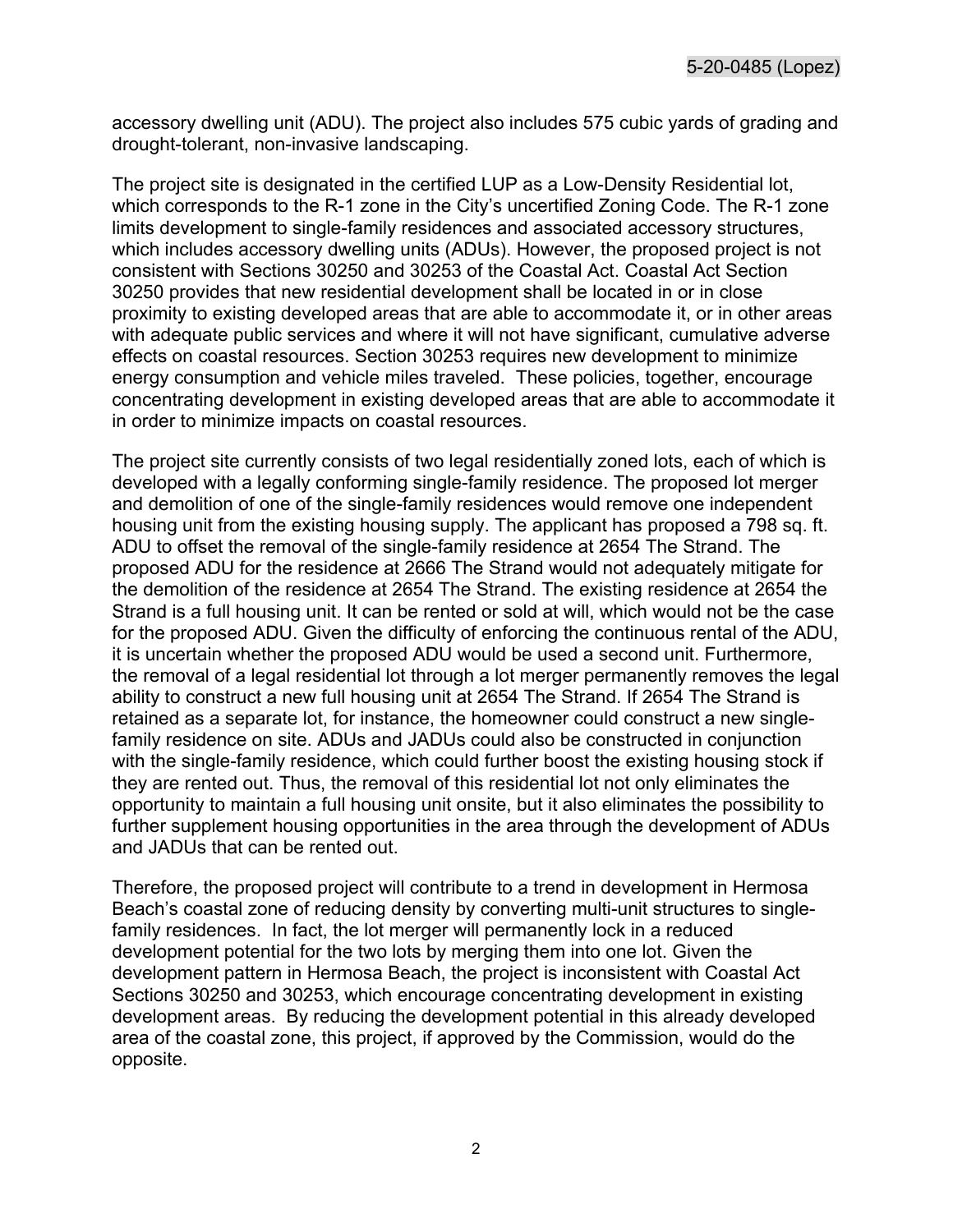The proposed project also raises issues with regard to community character under Section 30251 of the Coastal Act. The proposed demolition of the residence at 2654 The Strand, lot merger of 2654 The Strand and 2666 The Strand, and additions to the residence at 2666 The Strand would result in an 11,380 sq. ft. residence on a 6,287 sq. ft. lot. The proposed structure would be more than twice as large as 19 of the 20 remaining ocean-front structures within two blocks of the project site, including those that are developed with multi-unit structures. Most residences in the project vicinity are between 2,200 sq. ft. to 5,000 sq. ft. in size and are developed on single lots. The size of the proposed structure, the use of the two sites for one single family residence, and the resulting large lot size would be inconsistent with the community character as it would facilitate a larger, less dense development pattern than what is intended in the certified LUP. Thus, the use of the two lots for one single-family residence, and the resulting large lot is not consistent with Coastal Act Section 30251 regarding community character.

The Commission certified the City's LUP in 1982. However, the City does not yet have a certified Local Coastal Program (LCP). Therefore, the Chapter 3 policies of the Coastal Act constitute the standard of review for the project, with the certified LUP used as guidance.

Therefore, Commission staff recommends that the Commission **DENY** coastal development permit application 5-20-0485 as submitted by the applicant. The motion is on Page 5.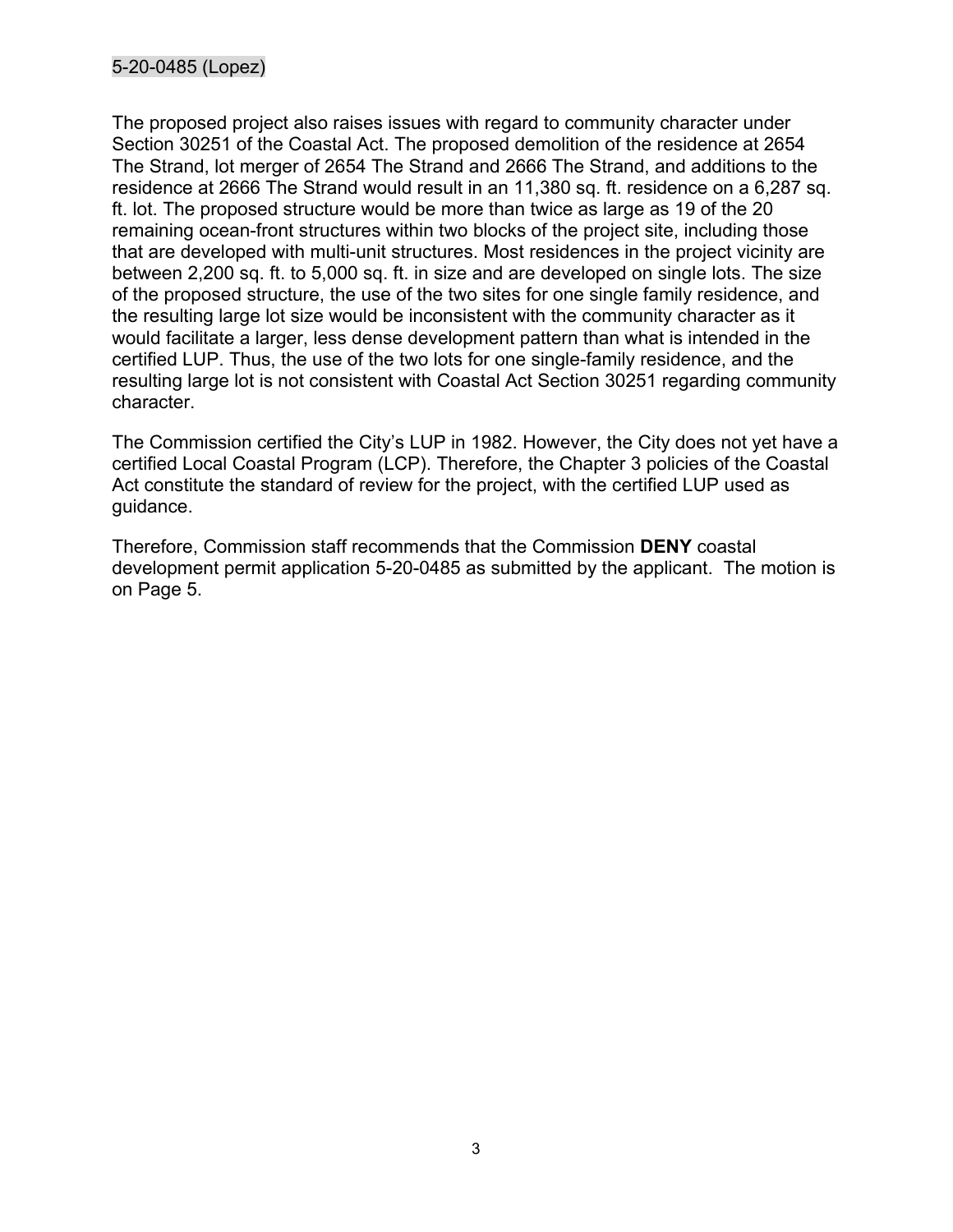# **TABLE OF CONTENTS**

## **EXHIBITS**

**Exhibit 1 – [Vicinity Map and Project Site](https://documents.coastal.ca.gov/reports/2021/3/Th13b/Th13b-3-2021-exhibits.pdf)** 

Exhibit [2 –Project Plans](https://documents.coastal.ca.gov/reports/2021/3/Th13b/Th13b-3-2021-exhibits.pdf) 

Exhibit 3 – [Community Character Analysis](https://documents.coastal.ca.gov/reports/2021/3/Th13b/Th13b-3-2021-exhibits.pdf)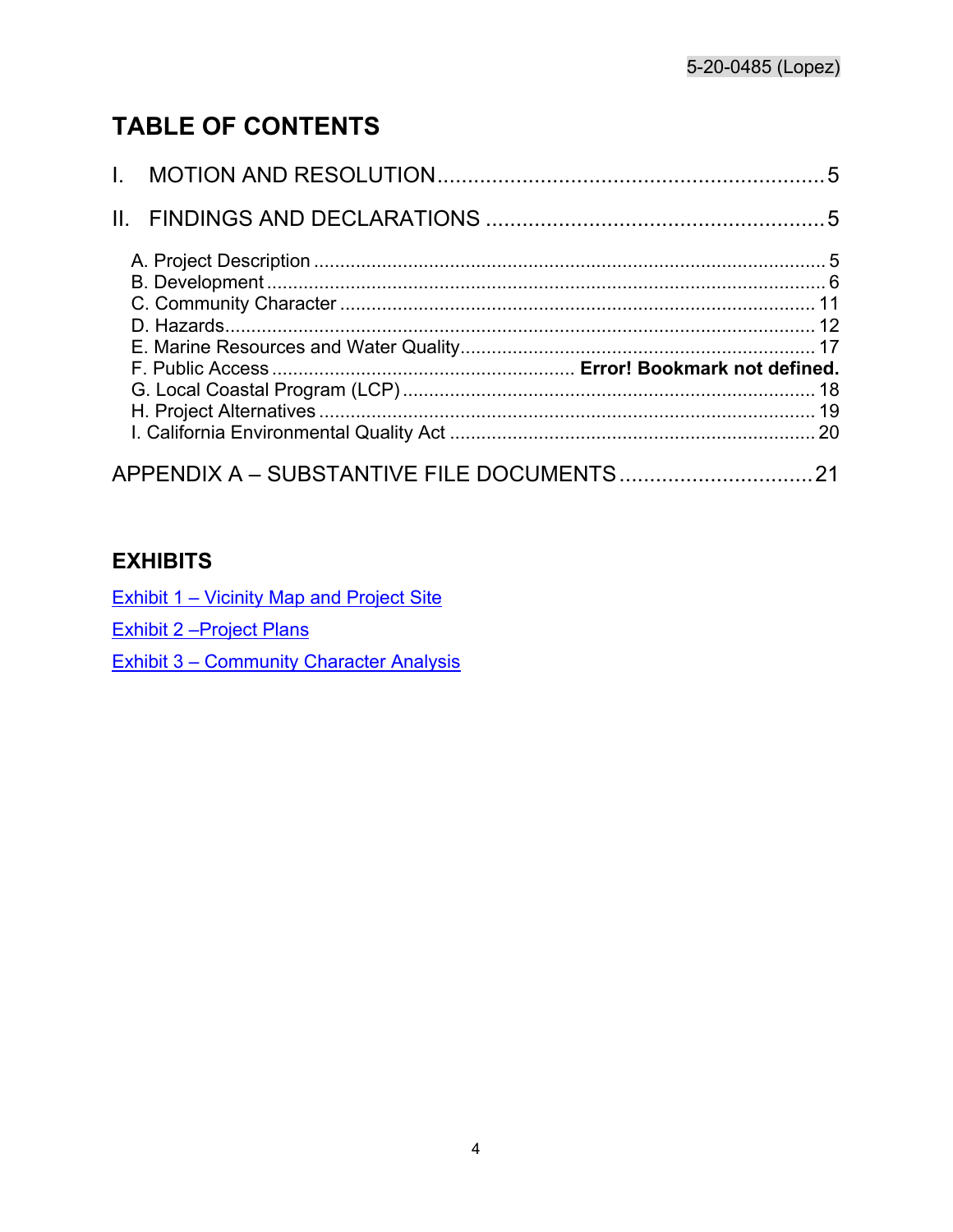# <span id="page-4-0"></span>**I. MOTION AND RESOLUTION**

#### **Motion:**

I move that the Commission approve Coastal Development Permit No. 5-20-0485 for the development proposed by the applicant.

Staff recommends a **NO** vote. Failure of this motion will result in denial of the permit and adoption of the following resolution and findings. The motion passes only by affirmative vote of a majority of the Commissioners present.

#### **Resolution:**

The Commission hereby denies a coastal development permit for the proposed development on the grounds that the development will not conform with the policies of Chapter 3 of the Coastal Act, and will prejudice the ability of the local government having jurisdiction over the area to prepare a Local Coastal Program conforming to the provisions of Chapter 3. Approval of the permit would not comply with the California Environmental Quality Act because there are feasible mitigation measures or alternatives that would substantially lessen the significant adverse impacts of the development on the environment.

# <span id="page-4-1"></span>**II. FINDINGS AND DECLARATIONS**

## <span id="page-4-2"></span>**A. Project Description**

The project site consists of two rectangular-shaped ocean-fronting residential lots located at 2654 and 2666 The Strand in Hermosa Beach **[\(Exhibit 1\)](https://documents.coastal.ca.gov/reports/2021/3/Th13b/Th13b-3-2021-exhibits.pdf)**. Both lots are designated as Low-Density residential in the City's certified Land Use Plan (LUP), which corresponds to the R-1 zone in the City's zoning code. The lot located at 2654 The Strand is 2,597 sq. ft. in size and is developed with a three-story, 3,180 sq. ft. singlefamily residence. The lot located at 2666 The Strand is 4,380 sq. ft. in size and is developed with a 7,008 sq. ft. single-family residence. The applicant proposes to demolish the 3,180 sq. ft. residence at 2654 The Strand, merge the lots at 2654 The Strand and 2666 The Strand into one 6,977 sq. ft. lot, and construct additions to the existing 7,008 sq. ft. residence at 2666 The Strand. The project would result in an 11,328 sq. ft. single-family residence that would span both lots. The single-family residence would include a 798 sq. ft. attached accessory dwelling unit (ADU). The project also includes 575 cubic yards of grading and drought-tolerant, non-invasive landscaping **[\(Exhibit 2\)](https://documents.coastal.ca.gov/reports/2021/3/Th13b/Th13b-3-2021-exhibits.pdf)**.

The residence at 2654 The Strand was constructed in 1932, prior to passage of the Coastal Act. There is no known CDP history for this lot, but it does appear that the residence has always functioned as a single-family residence. The residence at 2666 The Strand was constructed in 2013 pursuant to CDP No. 5-11-233. There is no further permit history on this site.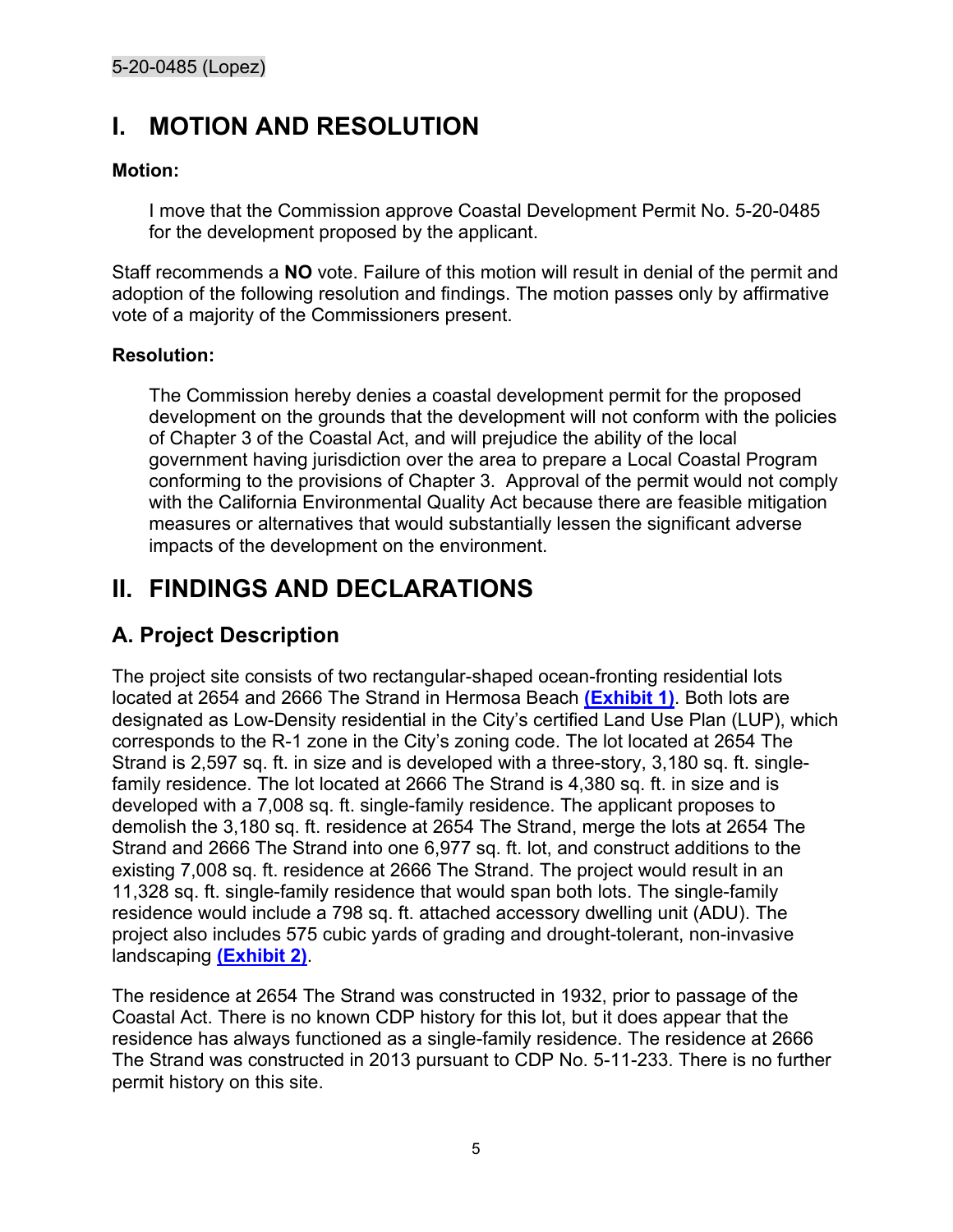The Commission certified the City's LUP in 1982. However, the City does not yet have a certified Local Coastal Program (LCP). Therefore, the Chapter 3 policies of the Coastal Act constitute the standard of review for the project, with the certified LUP used as guidance.

## <span id="page-5-0"></span>**B. Development**

Section 30250 of the Coastal Act states, in pertinent part:

(a) New residential, commercial, or industrial development, except as otherwise provided in this division, shall be located within, contiguous with, or in close proximity to, existing developed areas able to accommodate it or, where such areas are not able to accommodate it, in other areas with adequate public services and where it will not have significant adverse effects, either individually or cumulatively, on coastal resources. In addition, land divisions, other than leases for agricultural uses, outside existing developed areas shall be permitted only where 50 percent of the usable parcels in the area have been developed and the created parcels would be no smaller than the average size of surrounding parcels.

Section 30251 of the Coastal Act states, in pertinent part:

The scenic and visual qualities of coastal areas shall be considered and protected as a resource of public importance. Permitted development shall be sited and designed to protect views to and along the ocean and scenic coastal areas, to minimize the alteration of natural land forms, to be visually compatible with the character of surrounding areas, and, where feasible, to restore and enhance visual quality in visually degraded areas. New development in highly scenic areas such as those designated in the California Coastline Preservation and Recreation Plan prepared by the Department of Parks and Recreation and by local government shall be subordinate to the character of its setting.

Section 30253 of the Coastal Act states, in pertinent part:

New development shall do all of the following:

(a) Minimize risks to life and property in areas of high geologic, flood, and fire hazard.

(b) Assure stability and structural integrity, and neither create nor contribute significantly to erosion, geologic instability, or destruction of the site or surrounding area or in any way require the construction of protective devices that would substantially alter natural landforms along bluffs and cliffs...

(d) Minimize energy consumption and vehicle miles traveled…

LUP Section IV.B states: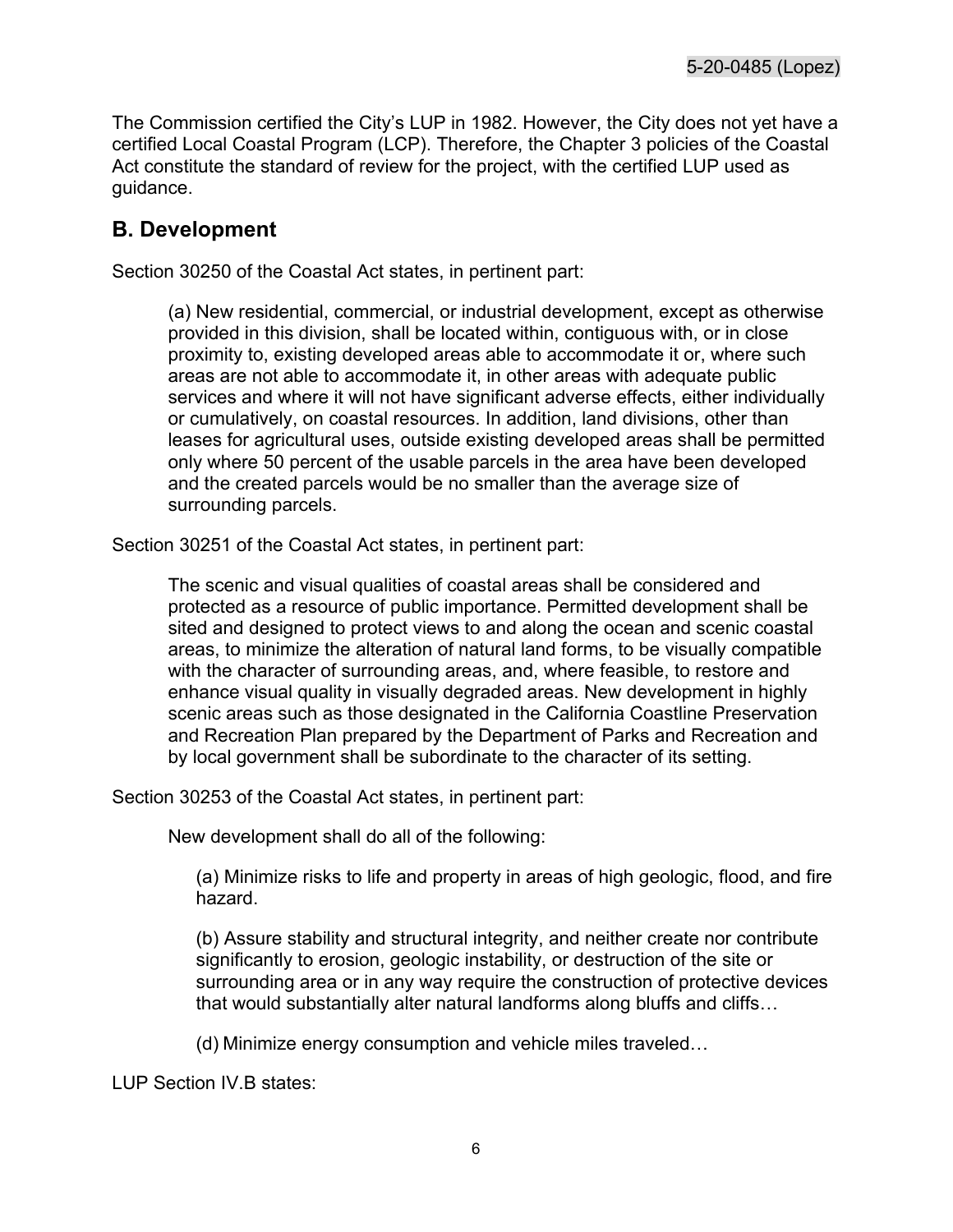Goals and Objectives

1. To preserve the City's existing diversified mix of age and income groups.

2. To preserve the City's existing diversified neighborhoods.

3. To promote and encourage the conservation, rehabilitation, and maintenance of the City's existing housing stock.

LUP Section IV.C.1 states, in relevant part:

Policy: To continue the current mix of low, moderate, and high housing densities.

Program: The Land Use Element of the General Plan shall continue to define low, medium, and high density residential areas within the City. (See Appendix I.)

Program: The Zoning Code shall continue to define the different building standards for each of the residential zones.

Coastal Act Section 30250 provides that new residential development shall be located in or in close proximity to existing developed areas that are able to accommodate it, or in other areas with adequate public services and where it will not have significant, cumulative adverse effects on coastal resources. Section 30253 requires new development to minimize energy consumption and vehicle miles traveled. These policies together encourage "smart" growth by locating new development in appropriate areas that minimizes impacts on coastal resources and discourages residential sprawl in more rural or sparsely populated areas that are not adequately developed to support new residential development and where coastal resources could be threatened. The certified LUP identifies the preservation of existing housing stock as an important objective. Furthermore, the LUP also states the need to continue the *current* mix of low, moderate, and high housing densities (refer to LUP Sections IV.B and IV.C.1 above).

Concentrating development in existing developed areas provides more opportunities for people to live near places they work and recreate, such as the beach, and, thereby, reduces impacts to coastal resources. Impacts to roads and vehicle miles traveled would be reduced by having a more intense stock of housing located closer to employment and recreational opportunities within the coastal zone. Also, by having a higher density in an existing developed area, more people are placed in a shared location encouraging the utility of public transit service, which further aids in reducing the number of cars on streets, thus reducing impacts to coastal resources and public access. Siting dense development in urbanized areas reduces urban sprawl, and furthermore reduces the pressure to extend development into adjacent undeveloped areas, which may contain sensitive coastal resources, such as the nearby Santa Monica Mountains.

Maintaining the existing housing density or even increasing the housing density in areas with a public multi-modal transit system will help to reduce greenhouse gases that contribute to climate change and sea level rise. The project site is located in a dense,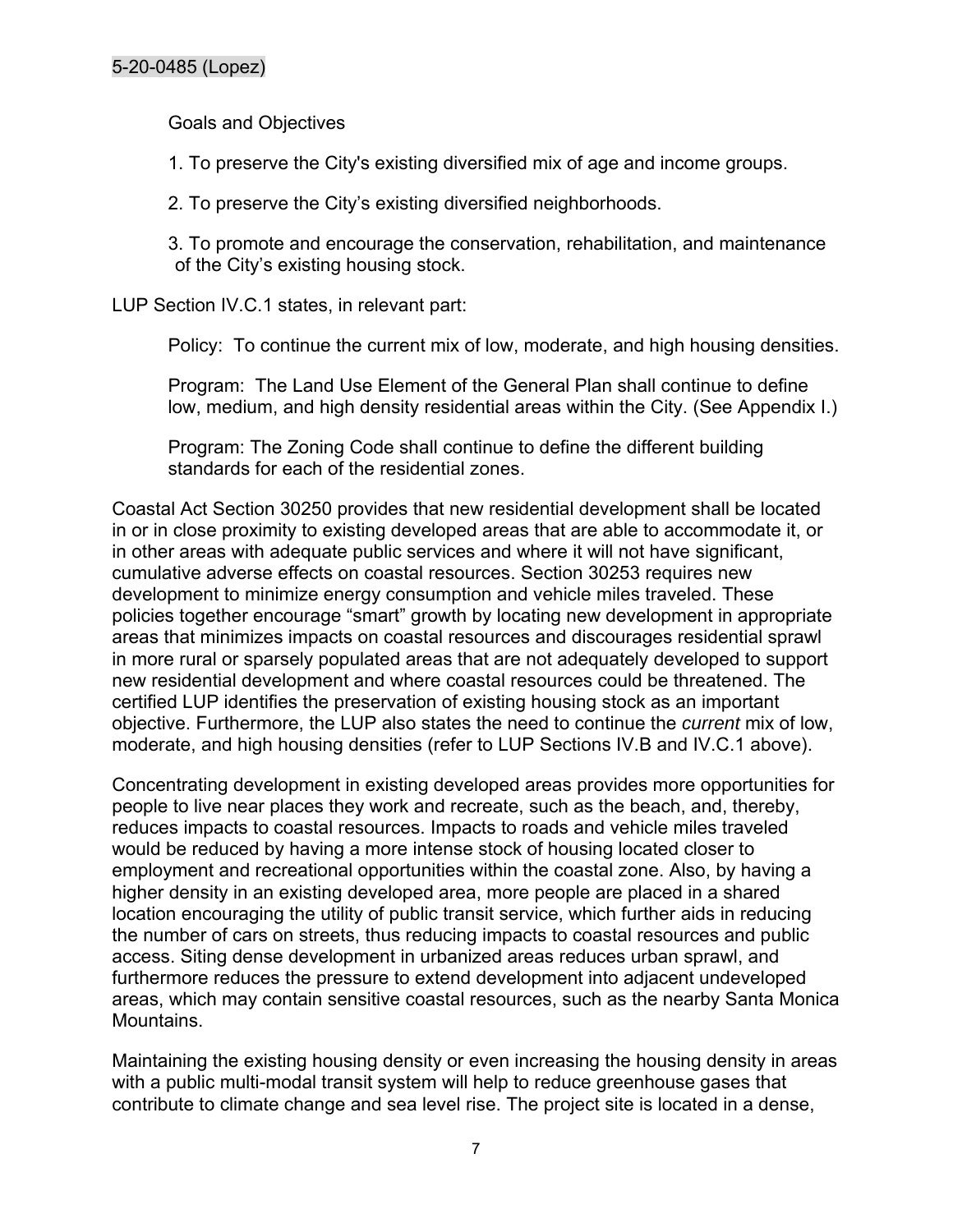residentially-zoned area where numerous residential opportunities are available. Grocery stores, shops, restaurants, and entertainment facilities are located within ½ a mile of the subject property, and can easily be accessed by walking, taking local buses, or by bicycle. In terms of regional public transit, the project site is located approximately 0.1 mile. (an approximately three-minute walk) from a bus stop on the intersection of Hermosa Avenue and 25<sup>th</sup> Street. This bus stop is served by the Beach Cities Transit 109 line, which connects the three "Beach Cities (Redondo Beach, Hermosa Beach, and Manhattan Beach)" to El Segundo and LAX. This bus stop also serves The Commuter Express 438 Bus, which connects the South Bay Area to Downtown Los Angeles. Thus, the project site is in an area that is appropriate to maintain density because it is located in an already densely developed area that contains a multi-modal transit system that connects to the greater Los Angeles region.

Although this project proposes a loss of one residential unit, mitigated to some extent by a proposed ADU, discussed more fully below, the cumulative effect of the loss of residential housing in areas able to accommodate such density likely would increase pressure to develop housing in other areas that do not have adequate public transit and/or public services in the long run, thereby increasing reliance on automobiles (and, potentially, production of greenhouse gases), and in areas that are not appropriate for concentrated development, such as areas vulnerable to coastal hazards and sea level rise. Given the existing housing shortages throughout the state, there is tremendous economic and political pressure to develop more housing opportunities; therefore, in the coastal zone, it is important to maintain density in already developed and appropriate areas to ensure protection of coastal resources.

In this case, the project site currently consists of two legal residentially zoned lots, each of which is developed with a legally conforming single-family residence. The proposed lot merger and demolition of the single-family residence would remove one independent housing unit from the existing housing supply. The applicant has proposed a 798 sq. ft. ADU to offset the removal of the single-family residence at 2654 The Strand. However, as it will be explained in further detail below, the ADU is not an adequate mitigation for a 3,150 sq. ft. single-family residence that can be rented or sold as an independent unit. Furthermore, the lot merger would permanently remove a legal residentially zoned lot and the potential to develop an additional independent housing unit with supplemental ADUs/JADUs.

#### **Housing Density and ADU/JADUs**

Given that the existing single-family residences are conforming structures under the certified LUP that have historically provided two full housing units on separate lots, the re-development of a single-family residence across two lots would result in not only the loss of one existing residential unit, but also the loss of a residential lot. In previous projects, the Commission has encouraged the development of an ADU or JADU as a means to mitigate for lost residential units. However, in light of a persisting lack of housing supply across the state (particularly in the coastal zone), it has become apparent that replacement of a full housing unit with an ADU/JADU is likely an insufficient approach to preserving housing density in the Coastal Zone. ADUs/JADUs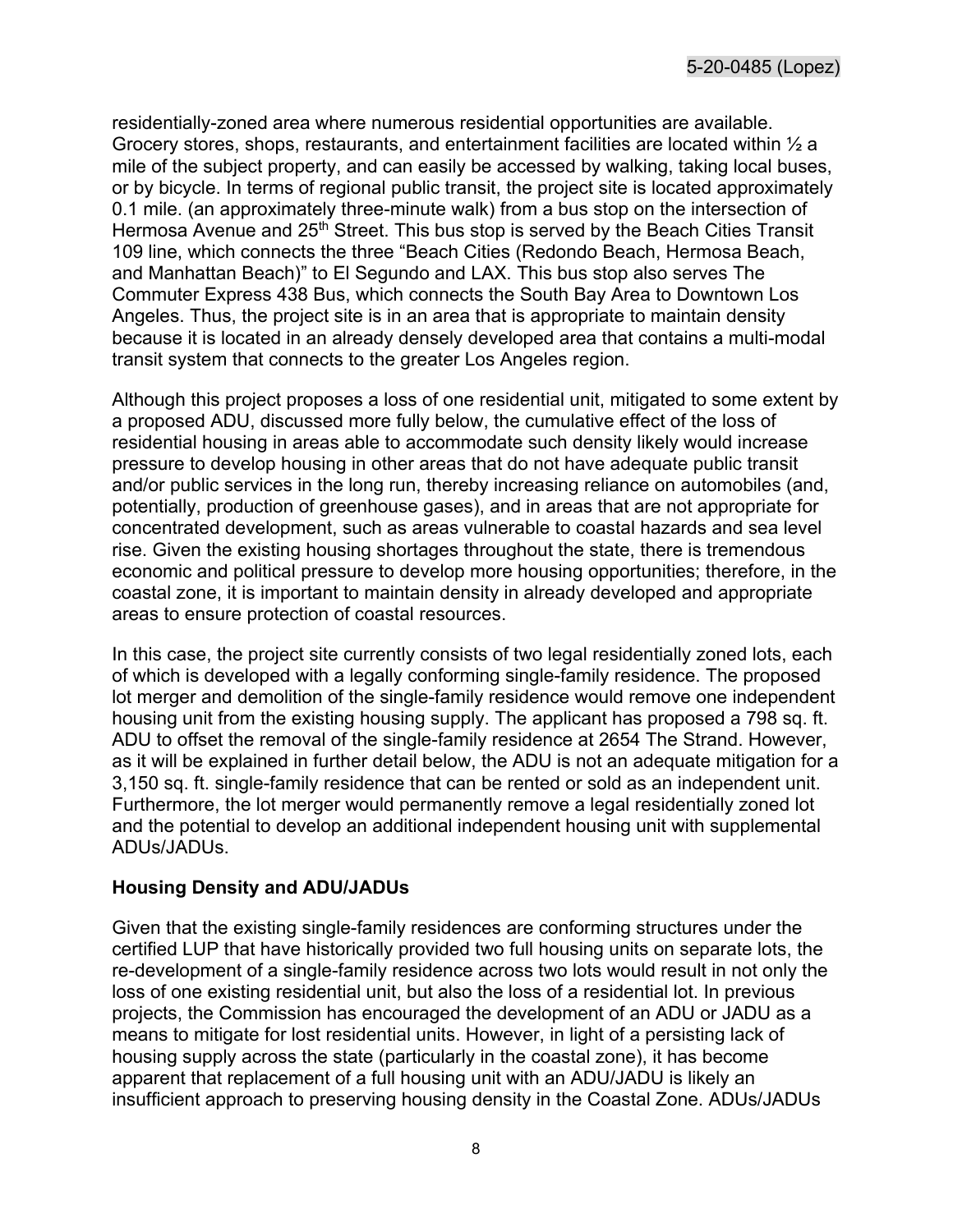are important mechanisms to increase the potential number of independent housing units that can be rented out separately from the primary residence. Although ADUs are typically designed to function separately from the single-family residence, the ADU is dependent on the single-family residence to serve as a housing unit. The ADU typically shares utility lines (power, water) with the single-family residence. Furthermore, ADUs cannot be sold separately from the primary residence. In addition, it is more difficult to enforce the continuous provision of an ADU as compared to two separate single-family residences. The Commission, for instance, does not have the authority to require that an ADU/JADU be rented out for the life of the structure. In addition, due to their size, ADUs are more easily left vacant or used by the residents of the primary single-family residence, rather than rented out. Therefore, in this case there is a low degree of confidence that an ADU will be used or rented as a second unit. In this case, the applicant is proposing an attached 798 sq. ft. ADU that would be located on the lowest floor of the single-family residence at 2666 The Strand. The ADU is designed as a studio unit and features a combined bedroom and living room area, full kitchen, full bathroom, and several windows. Although the proposed ADU would have a separate exterior entrance (pursuant to the state's ADU requirements), the ADU can easily be incorporated into the primary residence, and is less likely to be rented out as a separate unit than if a detached ADU was proposed on site.

There is an apparent trend of development in Hermosa Beach of converting multi-family residential developments into single-family homes. The Commission approved 41 projects within the last five years that converted multi-family units to single-family residences (a total loss of 47 residential units).<sup>1</sup> While the subject project does not propose to convert a multi-family home into a single-family home, it would have a similar outcome—loss of housing density in the City's coastal zone. In the past, the Commission's approval of projects that would reduce housing density typically relied on Chapter 3 policies or certified LUP policies relating to the individual project sites; however, many decisions did not look at the cumulative impacts of loss of housing density in coastal areas or the importance of concentrating development in areas capable of supporting it for purposes of protecting coastal resources on a broader scale. In response to California's persisting housing crisis, however, the Commission has become increasingly concerned about the cumulative impacts of development trends that reduce housing density and increase development pressure in other, potentially sensitive, or hazardous areas in the coastal zone.<sup>2</sup>

The Commission has, in the past, considered the development of ADUs/JADUs as mitigation for projects that propose to convert duplexes to single-family residences in Hermosa Beach on small R-2 or R-3 lots that can only be redeveloped with a singlefamily residence under the certified LUP (refer to the table, derived from Appendix G of

<sup>&</sup>lt;sup>1</sup> Refer to Appendix B

 $2$  Refer to the staff report for CDP Application No. 5-18-0380 (S.M. Star, LLC)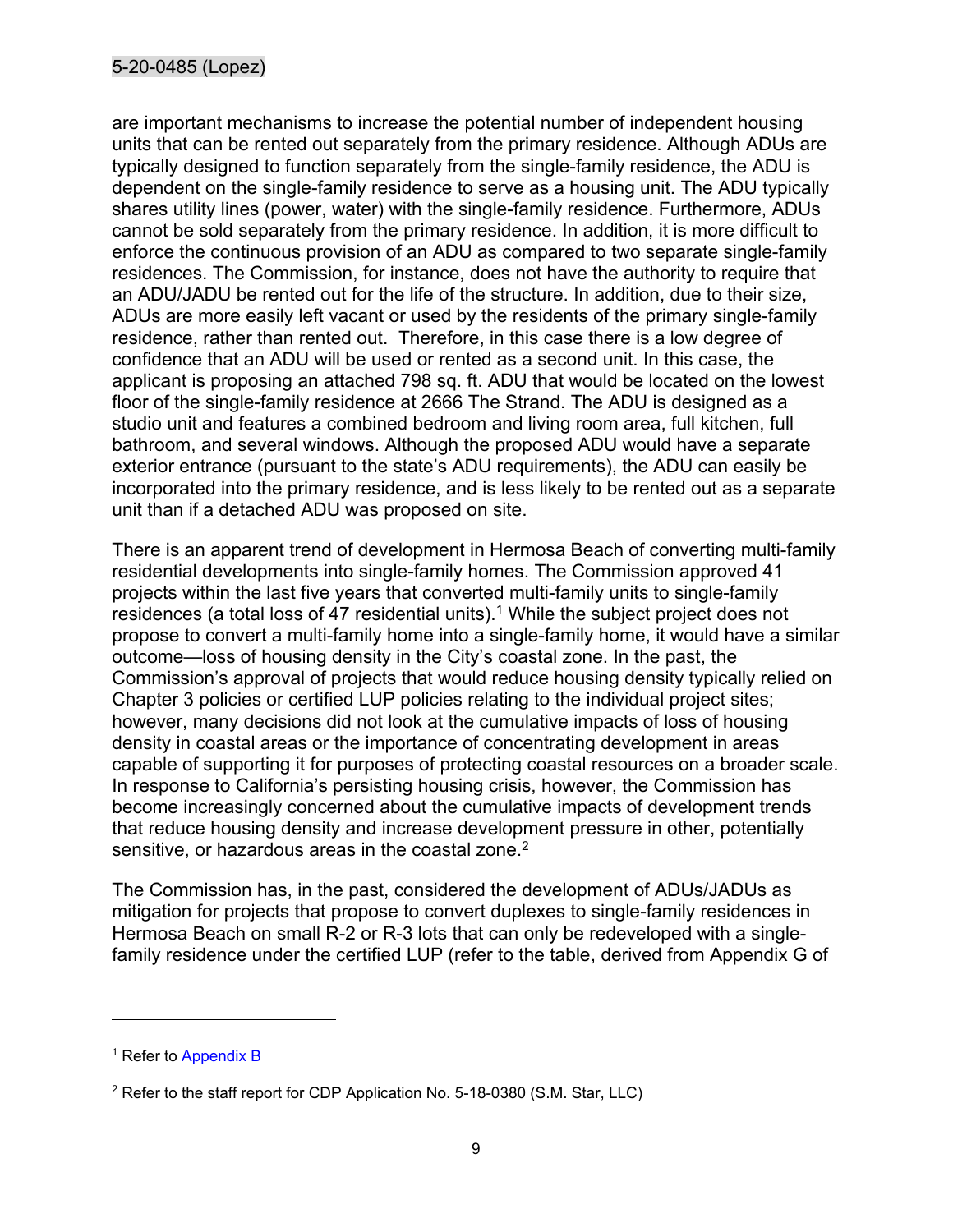the certified LUP.<sup>3</sup> The past Commission approvals of these types of projects were often a compromise approach because there was no other option for a property owner to redevelop a site with an aging residential structure while maintaining the same number of residential units consistent with the LUP. This is not the case for the subject project, where the applicant could retain the existing single-family homes on each site or construct a new single-family home on each site, consistent with the certified LUP and the City's zoning provisions.

New housing laws that took effect on January 1, 2020 seek to address the statewide housing crisis by encouraging the maintenance of existing multifamily residential density (SB330) and provision of additional accessory dwelling units (Government Code §§ 65852.2, 65852.22). The Housing Crisis Act, in particular, prohibits local governments from approving residential projects that would demolish more "dwelling units" than are created by the project (no net loss). The Housing Crisis Act does not apply to the Commission or modify the Coastal Act, and the Commission is not applying the law as the standard of review for this project. Nevertheless, it appears that the City has taken the position that an ADU satisfies the no net loss requirement of the Housing Crisis Act **(Exhibit 7)**. Therefore, the housing trend in Hermosa identified above, to which this project, if approved, would contribute, is likely to continue, as the City's approval of recent projects suggests that it will not deny projects, such as this one, that reduce legal residentially-zoned lots and associated full housing units through lot mergers if an ADU is constructed on a single-family residence that spans both lots.

In this case, the proposed ADU for the residence at 2666 The Strand would not adequately mitigate for the demolition of the residence at 2654 The Strand. For one, the existing residence at 2654 the Strand is a single-family residence on its own lot. It can be rented or sold at will, which would not be the case for the proposed ADU at 2666 The Strand. As described above, it is difficult to enforce the use of an ADU as a second unit because the Commission cannot require the ADU to be rented out in perpetuity. Therefore, it is uncertain whether the proposed ADU would be used a second unit. Furthermore, the removal of a legal residential lot through a lot merger permanently removes the legal ability to construct a new full housing unit at 2654 The Strand. If 2654 The Strand is retained as a separate lot, for instance, the homeowner could construct a new single-family residence on site. ADUs and JADUs could also be constructed in conjunction with the single-family residence, which could further boost the existing housing stock if they are rented out. Thus, the removal of this residential lot not only permanently eliminates the opportunity to maintain a full housing unit onsite, but also eliminates the possibility to further supplement housing opportunities in the area through the development of ADUs and JADUs that can be rented out. This runs counter to Coastal Act policies that encourage concentrating development in existing developed areas, such as Hermosa Beach, because it would continue a trend in development that cumulatively is reducing housing density and opportunities in Hermosa Beach. Thus,

<sup>3</sup> Refer to CDP Nos. 5-19-1244; 5-20-0142; 5-20-0223.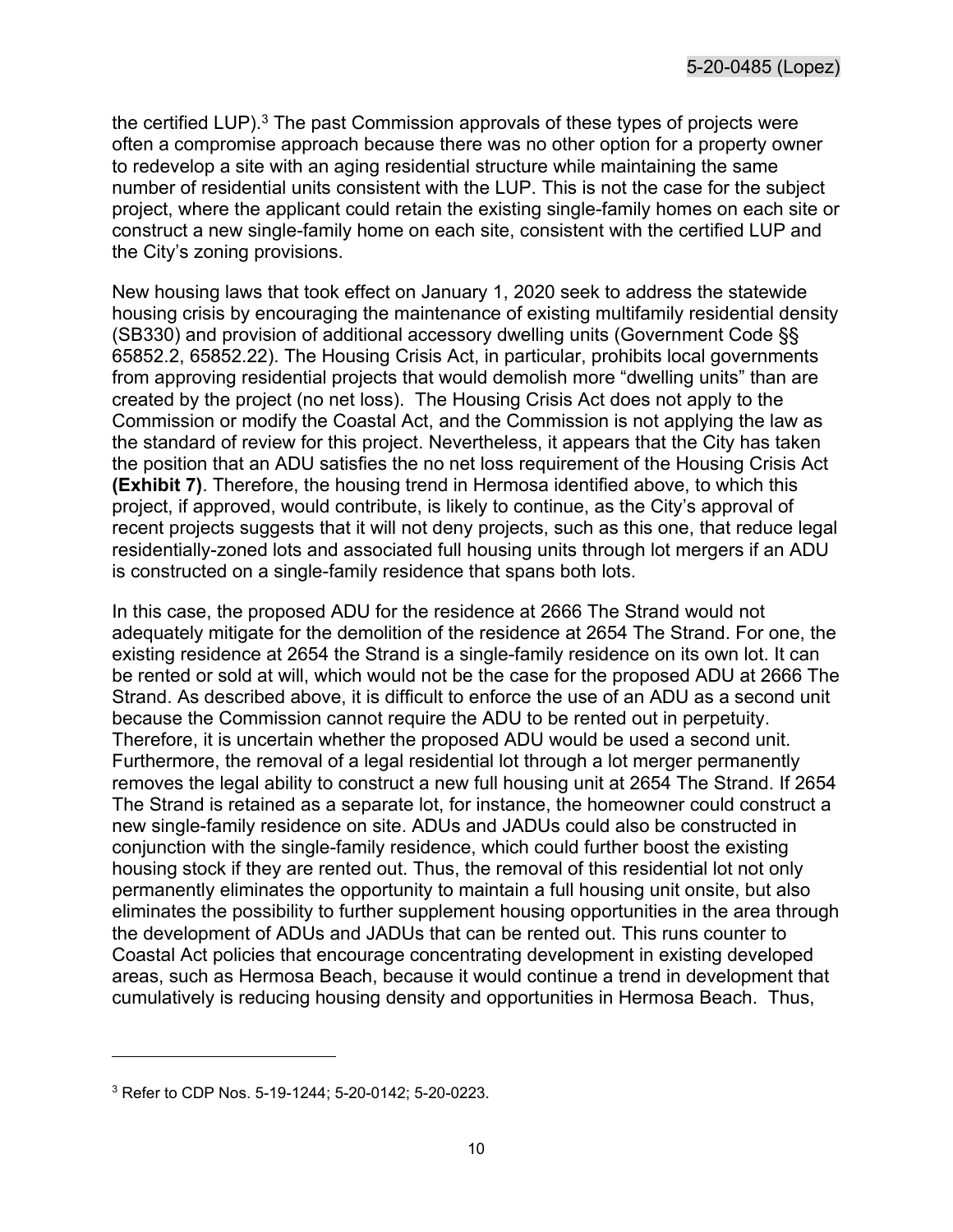the project as proposed with only one residential unit and an ADU is not consistent with Sections 30250 and 30253 of the Coastal Act and is denied.

## <span id="page-10-0"></span>**C. Community Character**

Section 30251 of the Coastal Act states, in pertinent part:

The scenic and visual qualities of coastal areas shall be considered and protected as a resource of public importance. Permitted development shall be sited and designed to protect views to and along the ocean and scenic coastal areas, to minimize the alteration of natural land forms, to be visually compatible with the character of surrounding areas, and, where feasible, to restore and enhance visual quality in visually degraded areas. New development in highly scenic areas such as those designated in the California Coastline Preservation and Recreation Plan prepared by the Department of Parks and Recreation and by local government shall be subordinate to the character of its setting.

Section VI.C states, in relevant part:

Policy: That the City should restrict building height to protect overview and viewshed qualities and to preserve the City's existing low-rise profile.

Program: zoning and building codes limit the height of all structures, depending on zone. The maximum height in each residential R-1, R-2, and R-3 zones are 25 ft., 30ft., and 35 ft. respectively. The maximum height in the City is 45 ft. or three stories and is in the commercial zone. (See Appendix G,Table XIII.)

The proposed project is not compatible with the character of this neighborhood, as required by Section 30251. In this case the applicant is proposing to merge two legal residential lots, demolish one single-family residence on one of the lots, and construct an addition to the second single-family residence to create an approximately 11,000 sq. ft. residence on a 6,977 sq. ft. lot. The size, scale, and visual appearance of the proposed residence is in stark contrast to homes in the surrounding neighborhood.

The project site is located in an urbanized neighborhood developed with two- and threestory residential structures up to 30 ft. in height. Of the 21 ocean-fronting parcels along The Strand between 26th and 29th Streets (including the two subject lots), there are 16 single-family residences, 3 duplexes, and two triplexes ranging 1,384 sq. ft. to 9,713 sq. ft. in size. Most of the surrounding structures in the immediate vicinity are single-family structures, consistent with the permitted uses in the City's R-1 zone. Although multifamily developments have been developed on these R-1 zoned lots, it is evident that the policies in the certified LCP intended for the area surrounding the project site to accommodate single-family residential development. The lot sizes surveyed ranged from 2,597 sq. ft. to 6,595 sq. ft. in size, with the average lot approximating 4,000 sq. ft **[\(Exhibit 3\)](https://documents.coastal.ca.gov/reports/2021/3/Th13b/Th13b-3-2021-exhibits.pdf)**.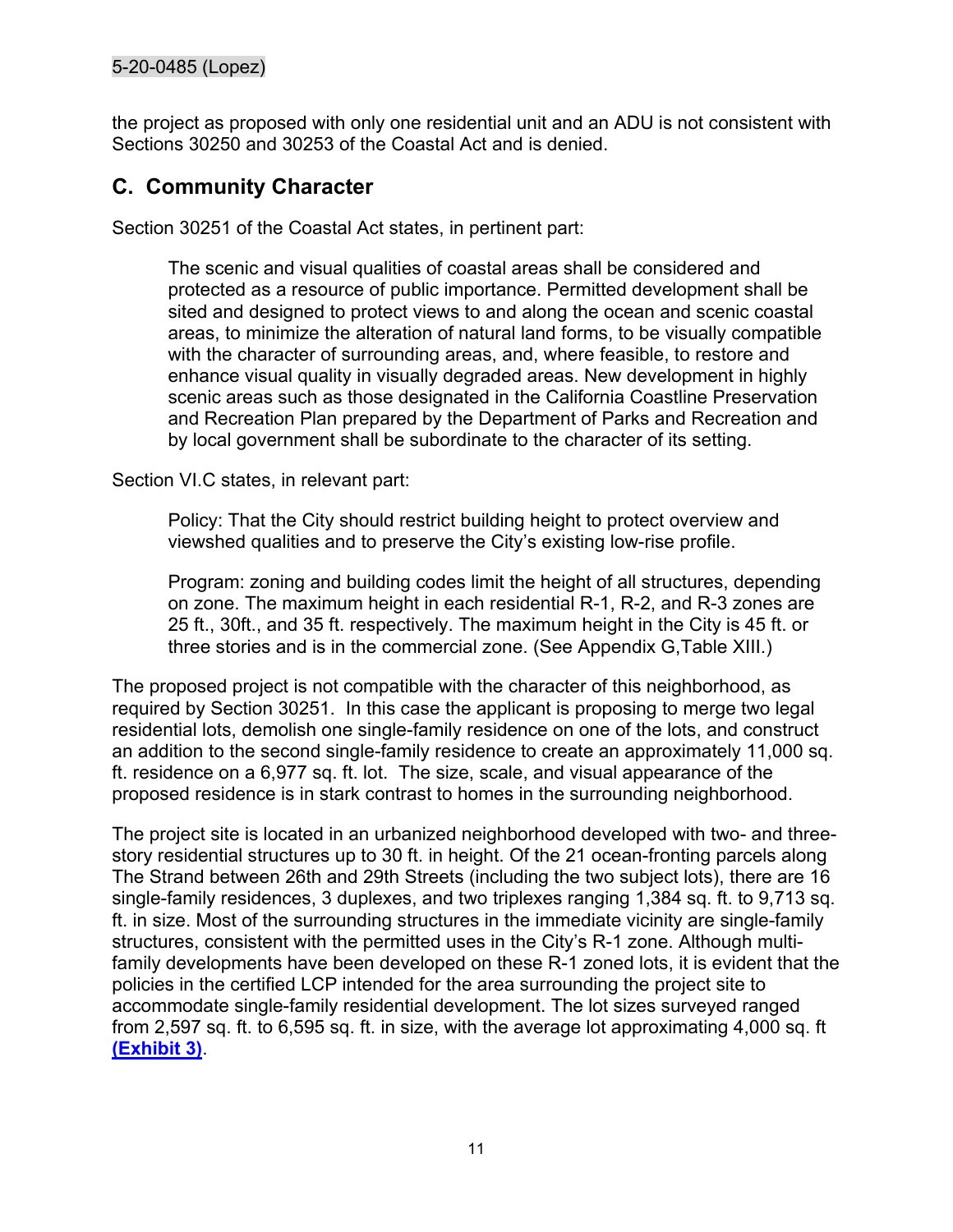The proposed demolition of the residence at 2654 The Strand, lot merger of 2654 the Strand and 2666 The Strand, and additions to the residence at 2666 The Strand would result in a 11,380 sq. ft. residence on a 6,287 sq. ft. lot. The proposed structure would be twice as large as 18 of the 19 remaining ocean-fronting structures within two blocks of the project site, including those that are developed with multi-unit structures. In addition, the Staff's community character analysis did identify one single-family residence at 2909 The Strand that is approximately 9,700 sq. ft. in size and is constructed on a double lot. However, it appears that this residence may have been constructed prior to passage of the Coastal Act, and is not indicative of the overall pattern of development in this area. Most residences in the project vicinity are between 2,200 sq. ft. to 5,000 sq. ft. in size and are developed on singular lots. The size of the proposed structure, the use of the two sites for one single family residence, and the resulting large lot size would be inconsistent with the community character of the area as it would be keenly out of step with the current development pattern. Thus, the use of the two lots for one single-family residence, and the resulting large lot is not consistent with the Coastal Act Section 30251 regarding community character and is denied.

## <span id="page-11-0"></span>**D. Hazards**

Section 30253 of the Coastal Act states, in pertinent part:

"New development shall do all of the following:

(a) Minimize risks to life and property in areas of high geologic, flood, and fire hazard.

(b) Assure stability and structural integrity, and neither create nor contribute significantly to erosion, geologic instability, or destruction of the site or surrounding area or in any way require the construction of protective devices that would substantially alter natural landforms along bluffs and cliffs."

Section 30253 of the Coastal Act requires that new development minimize risks to life and property in hazardous areas, including areas subject to flooding. New development must also not significantly contribute to erosion or destruction of the site or surrounding area or require the construction of protective devices that would substantially alter natural landforms along bluffs and cliffs. The proposed project raises potential hazards concerns related to the project site's location on an oceanfront lot, as well its location in a low-lying area that is inherently vulnerable to flooding. Thus, potential hazards issues that must be addressed include the potential for erosion, flooding, wave runup, and storm hazards associated with oceanfront development, as well as the risks of locating development in an area that is currently vulnerable to flooding. Both of these hazards concerns may be exacerbated by sea level rise that is expected to occur over the coming decades. These hazards issues are discussed more fully below.

#### **Sea Level Rise**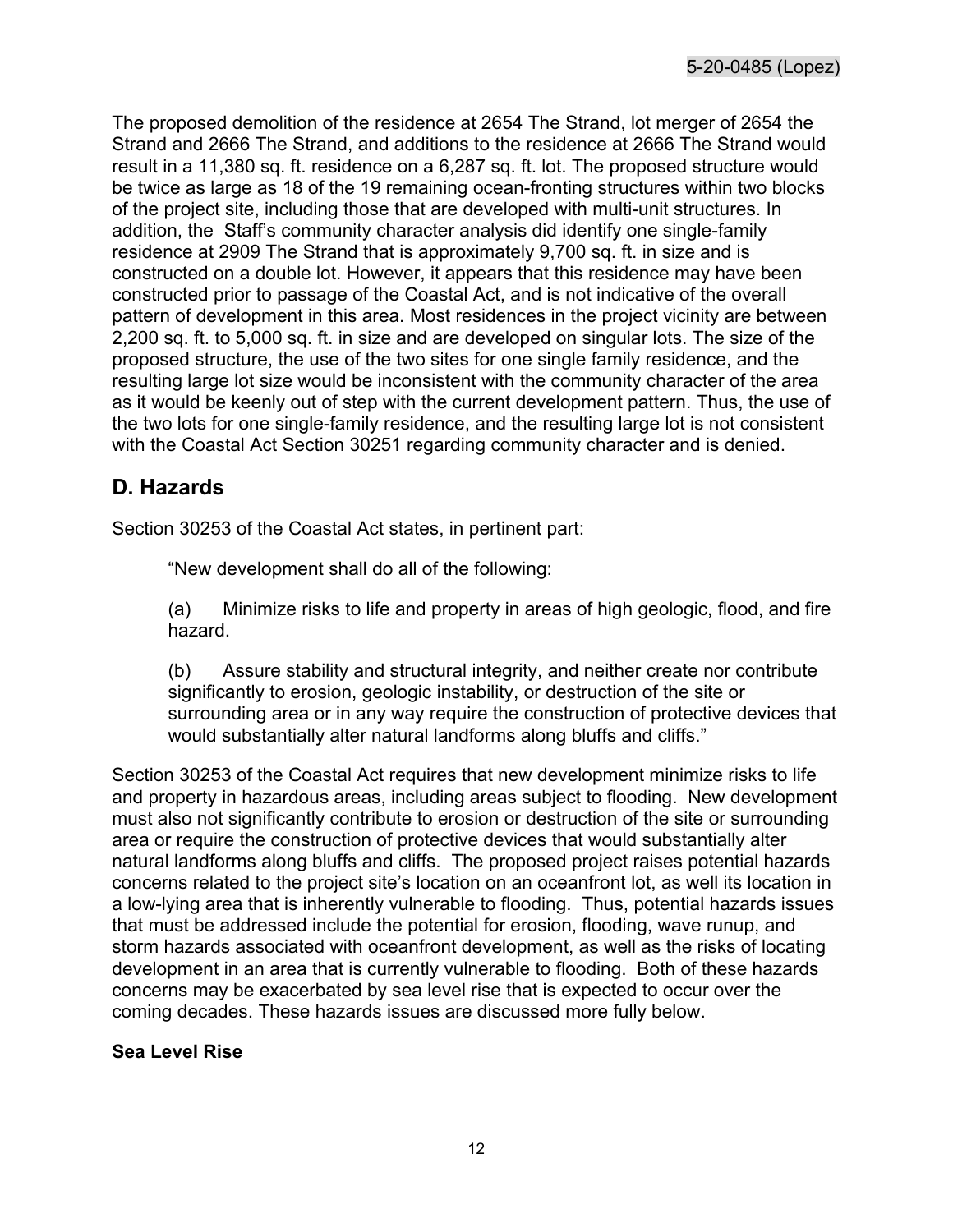#### 5-20-0485 (Lopez)

Sea level has been rising for many years. Several different approaches have been used to analyze the global tide gauge records in order to assess the spatial and temporal variations, and these efforts have yielded sea level rise rates ranging from about 1.2 mm/year to 1.7 mm/year (about 0.5 to 0.7 inches/decade) for the 20th century, but since 1990 the rate has more than doubled, and the rate of sea level rise continues to accelerate. Since the advent of satellite altimetry in 1993, measurements of absolute sea level from space indicate an average global rate of sea level rise of 3.4 mm/year or 1.3 inches/decade – more than twice the average rate over the 20th century and greater than any time over the past one thousand years. Recent observations of sea level along parts of the California coast have shown some anomalous trends; however, there is unequivocal evidence that the climate is warming, and such warming is expected to cause sea levels to rise at an accelerating rate throughout this century.

The State of California has undertaken significant research to understand how much sea level rise to expect over this century and to anticipate the likely impacts of such sea level rise. On November 7, 2018, the Commission adopted a science update to its Sea level Rise Policy Guidance. This document provides interpretive guidelines to ensure that projects are designed and built in a way that minimizes sea level rise risks to the development and avoids related impacts to coastal resources, consistent with Coastal Act Section 30253. These guidelines state, "to comply with Coastal Act Section 30253 or the equivalent LCP section, projects will need to be planned, located, designed, and engineered for the changing water levels and associated impacts that might occur over the life of the development." The most recent projections in the statewide sea level rise guidance indicate that sea levels in this area may rise between 5.5 feet and 6.8 feet by the year 2100, though there is a risk of much more significant sea level rise depending on various uncertainties, including the dynamics of ice sheet loss. The projection is given in a range largely because researchers cannot know exactly how much greenhouse gases we will continue to emit over the coming decades – large-scale curtailment of greenhouse gas emissions would keep sea level rise towards the lower end of the projections, while business as usual emissions scenarios would result in the higher end of the projections. Because the world has continued along the "business as usual" scenario (and data suggests temperatures and sea level rise are tracking along the higher projections), the Ocean Protection Council and the Natural Resources Agency have continued to recommend that we avoid relying on the lower projections in planning and decision-making processes.

As our understanding of sea level rise continues to evolve, it is possible that sea level rise projections will continue to change as well (as evidenced by the recent updates to best available science). While uncertainty will remain with regard to exactly how much sea levels will rise and when, the direction of sea level change is clear and it is critical to continue to assess sea level rise vulnerabilities when planning for future development. Importantly, maintaining a precautionary approach that considers high or even extreme sea level rise rates and includes planning for future adaptation will help ensure that decisions are made that will result in a resilient coastal California.

On the California coast, the effect of a rise in sea level will be the landward migration of the intersection of the ocean with the shore, which will result in increased flooding,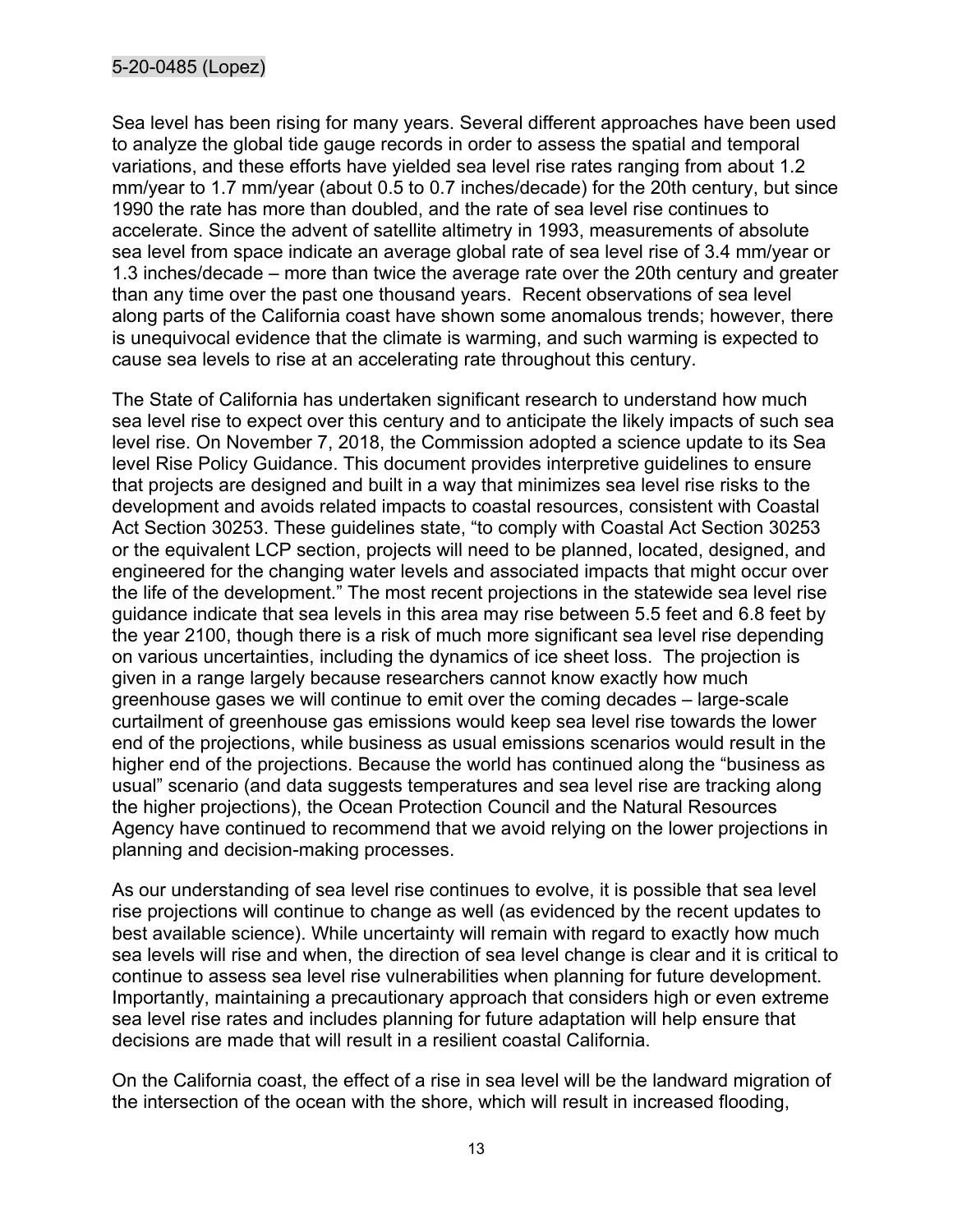erosion, and storm impacts to coastal areas. For fixed structures on the shoreline, such as a seawall, an increase in sea level will increase the inundation of the structure. More of the structure will be inundated or underwater than is inundated now and the portions of the structure that are now underwater part of the time will be underwater more frequently. Accompanying this rise in sea level will be an increase in wave heights and wave energy. Along much of the California coast, the bottom depth controls the nearshore wave heights, with bigger waves occurring in deeper water. Since wave energy increases with the square of the wave height, a small increase in wave height can cause a significant increase in wave energy and wave damage. Combined with the physical increase in water elevation, a small rise in sea level can expose previously protected back shore development to increased wave action, and those areas that are already exposed to wave action will be exposed more frequently, with higher wave forces. Structures that are adequate for current storm conditions may not provide as much protection in the future.

The City of Hermosa Beach completed an initial sea level rise vulnerability assessment in 2014. The report indicates that the City's shoreline is highly vulnerable to change due to the very soft substrate (sand dunes) that were built upon, and the reduced influx of sediment to the littoral cell. The report also indicates that Hermosa Beach has gained significant beach width due to past sand replenishment projects, including replenishment needed to protect Los Angeles' Hyperion Sewage Treatment Plant, and that the structures protecting King Harbor in Redondo Beach, just to the south, serve as a sediment trap that benefits Hermosa's beach area. The report concludes on page 18 that:

"To the extent future coastal erosion increases as a result of sea level rise and related changes in sediment dynamics, and if future beach replenishment is not maintained, Hermosa Beach should expect a reduction of the protective beach buffer in front of the city. As a result, future flooding and storm surge could have a more destructive and farther-inland reaching impact than if the beach remains stable. In the absence of having [such] a detailed engineering study, the estimates of inland flooding under the higher sea level rise scenario used here thus may not fully capture the extent of potential risks to the city."

Therefore, there is a high degree of uncertainty regarding future impacts of sea level rise within the City and at the project site, which is adjacent to The Strand, not only caused by the uncertainty of global sea level rise projections, but also by uncertainty related to the long-term effectiveness and feasibility of sand replenishment, as well as the potential for changes in coastal management approaches within the littoral cell, which could significantly impact sediment transport in the area. Future impacts from sea level rise may include not only increased hazards at the project site, but also loss of public beach area within the City. These impacts will be further evaluated and addressed in the City's LCP planning process, which is currently underway.

#### **Coastal Hazards and Shoreline Protection**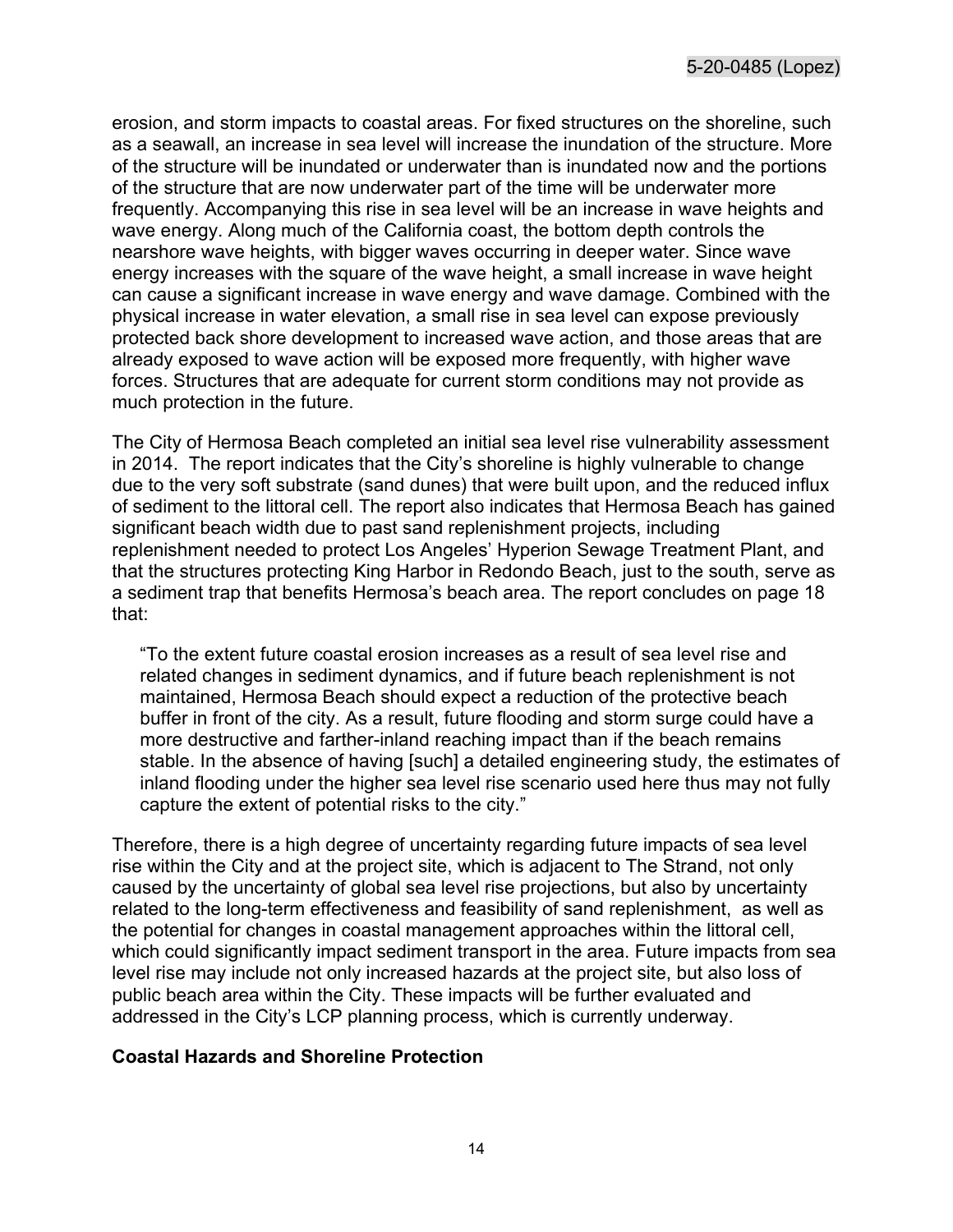#### 5-20-0485 (Lopez)

The Coastal Act strongly discourages shoreline protective devices to protect oceanfront development because such structures generally cause adverse impacts to coastal resources and can constrain the ability of the shoreline to respond to dynamic coastal processes. As a sandy beach erodes, the shoreline will generally migrate landward toward the structure, resulting in a reduction and/or loss of public beach area with no increase of the landward extent of the beach. A beach that rests either temporarily or permanently at a steeper angle, under natural conditions, will have less horizontal distance between the mean low water and mean high water lines, which narrows the beach sandy area available for public access. Shoreline protective devices also result in a progressive loss of sand because shore material is not available to nourish the nearshore sand bar. The lack of an effective sand bar can allow such high wave energy on the shoreline that sand materials may be lost offshore, where it is no longer available to nourish the beach. This also affects public access through a loss of sandy beach area. Shoreline protection devices such as revetments, seawalls, and bulkheads cumulatively affect shoreline sand supply and public access by causing accelerated and increased erosion on adjacent beaches. Such a protective structure is often placed on public land rather than on the private property it is intended to protect, resulting in a physical loss of beach area formerly available to the general public. In general, shoreline protection devices are not attractive, can detract from a natural beach experience, and adversely impact scenic public views. Shoreline protective devices can also prevent the natural inland migration of public lands (whether submerged lands, tidelands, or public state lands) in areas where they are not adjacent to adjudicated property lines. Shoreline protective devices, by their very nature, tend to conflict with Chapter 3 policies because shoreline structures can have a variety of adverse impacts on coastal resources, including adverse effects on sand supply, public access, coastal views, natural landforms, and overall shoreline beach dynamics on and off site, ultimately resulting in the loss of beach.

Because shoreline protection devices, such as seawalls, revetments, and groins, can create adverse impacts on coastal processes, Coastal Act Section 30253 specifically requires that new development minimize risk to life and property in areas of high flood hazards and prohibits development that would "...create [or] contribute significantly to erosion, geologic instability, or destruction of the site or surrounding area or in any way require the construction of protective devices that would substantially alter natural landforms along bluffs and cliffs." . This limitation is particularly important when considering new development, such as in this case, because if it is known that a new development may need shoreline protection in the future, it would be unlikely that such development could be found to be consistent with Section 30253 of the Coastal Act. Therefore, the Commission's action on this project must consider the effects of wave uprush, flooding, and storm events (with sea level rise considerations) on public access and recreation.

For this project, the applicant has submitted a Coastal Hazard and Wave Runup Study dated August 5, 2020 prepared by Geosoils, Inc. for the subject project. The study concludes that because there is a wide sandy beach (approximately 500 feet wide) between the subject property and the Pacific Ocean, wave runup and overtopping will not significantly impact this site over the life of the proposed improvements. The report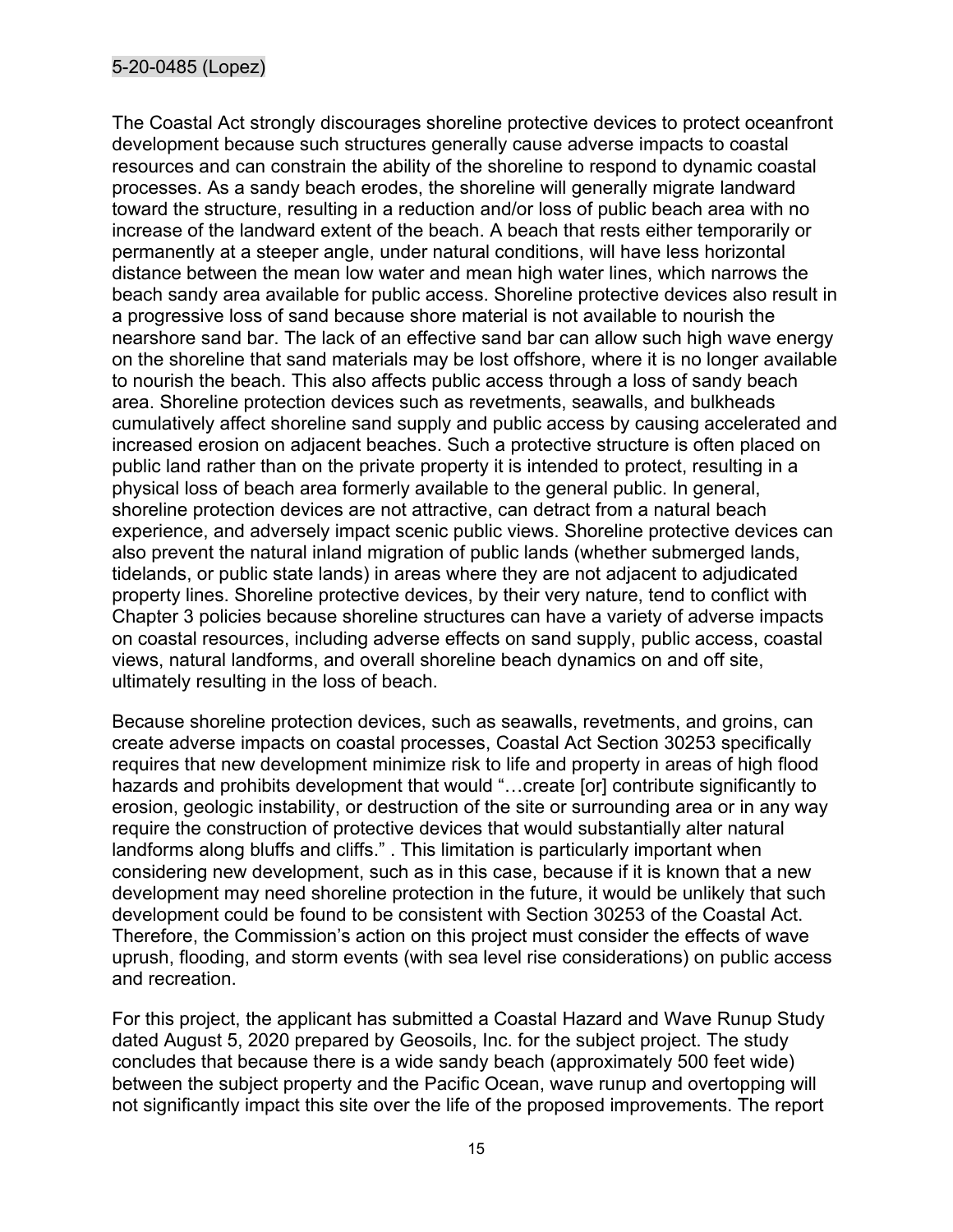finds that this holds true even for an estimated sea level rise up to 5.7 feet. However, as stated above, the most recent projections in the statewide sea level rise guidance indicate that sea levels in this area may rise between 5.5 and 6.8 feet by the year 2100, and 6.8 feet of sea level rise was not analyzed in the applicant's hazards analysis. In addition, these projections have a level of uncertainty, as beaches are dynamic areas and our understanding of climate change and sea level rise is constantly evolving. Therefore, the proposed new development, as a beachfront property, may be threatened by sea level rise at some point in the future if the rate of erosion and wave uprush accelerates faster than projected or if there are changes in the frequency or effectiveness of beach nourishment activities or changes to sediment management in the area, which has been the general trend in sea level rise.

In order to analyze the project site for sea level rise impacts consistent with the Coastal Commission's Sea Level Rise Guidance, staff first followed the methodology outlined in the OPC's 2018 Sea level Rise document to establish a projected sea level range for the new development. The 2018 OPC guidance uses NOAA tide gauges, a projected project lifespan, and risk aversion scenario to estimate a sea level rise range. The sea level rise analysis assumed a 75-year projected lifespan for the project, consistent with the Commission's Sea level Rise Policy Guidance for residential development. According to the 2018 OPC update, the projected sea level rise range for the project site is tied to the Santa Monica NOAA Tide Gauge. This tide gauge estimates a range between 5.5 and 6.8 feet of sea level rise by 2100 (which falls within the 75-year projected lifespan for the project). With regard to the risk-aversion scenario, both the Commission's Sea level Rise Policy Guidance and the OPC documents recommend a medium-high risk scenario for residential developments. Under a 75-year projected lifespan, a medium-high risk scenario, and the project's location within the Santa Monica NOAA tide gauge, staff estimated 6.8 feet of sea level rise within the project vicinity.

Using the sea level rise estimates listed above, staff used CoSMoS to analyze the project site's vulnerability to sea level rise impacts. Staff ran the CoSMoS model using a 6.6-foot sea level rise scenario (the closest available option that was within the determined sea level range) and a 100-year storm scenario to represent the worst-case scenario. Under an estimated 6.6-foot sea level rise and 100-year storm scenario, the project site is not anticipated to be subject to coastal erosion or wave uprush; however, as discussed, coastal areas are dynamic environments and it is difficult to predict with certainty how any particular project site will be impacted. However, in this case the project site does not appear susceptible to coastal flooding, wave uprush, or coastal erosion under the OPC sea level rise projections. This is consistent with the hazards analysis provided by the applicant's coastal engineering consultant, which maintains that the proposed development is not expected to be threatened by coastal hazards with pending sea-level rise and is not expected to need shoreline protection over the life of the development. However, given the dynamic nature of coastal beaches, as well as the long-term uncertainty of sea level rise models, it is important that the risks of developing on this beachfront lot are borne by the applicant who will benefit from the private development, and not the public. In addition, the proposed development is located in an area where dynamic and unpredictable coastal hazards exist that could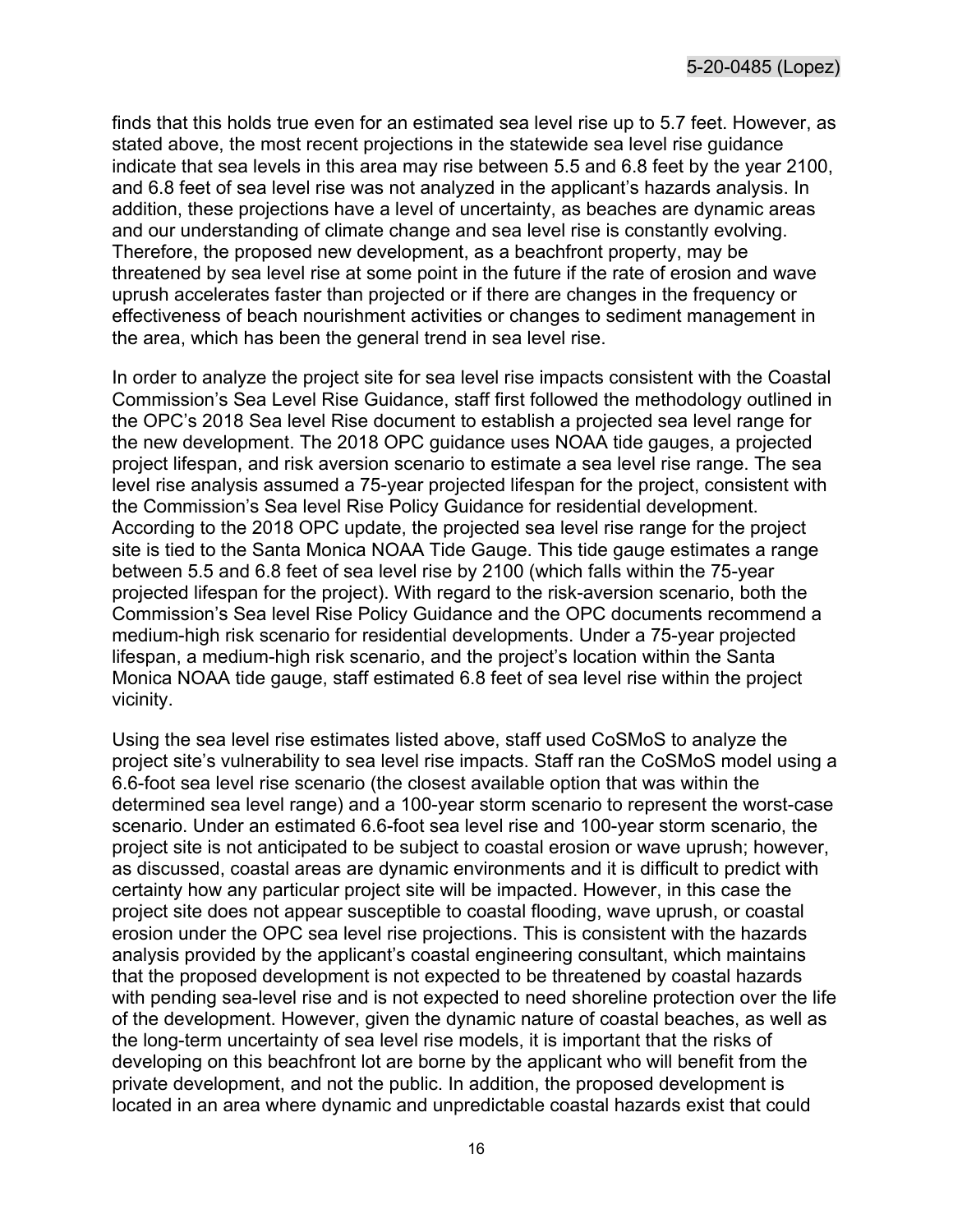adversely impact the development should the applicant's predictions of flooding and sea level rise prove to be inaccurate.

The Commission would typically impose special conditions that require the applicant to assume the risks of developing in a hazardous area and to waive future rights to shoreline protection in order to find the project consistent with Coastal Act Section 30253. However, the Commission finds that the project, as proposed by the applicant, is inconsistent with the development policies found in Chapter 3 of the Coastal Act (as discussed above). Therefore, the project should be denied.

## <span id="page-16-0"></span>**E. Marine Resources and Water Quality**

Section 30230 of the Coastal Act states:

Marine resources shall be maintained, enhanced, and where feasible, restored. Special protection shall be given to areas and species of special biological or economic significance. Uses of the marine environment shall be carried out in a manner that will sustain the biological productivity of coastal waters and that will maintain healthy populations of all species of marine organisms adequate for long-term commercial, recreational, scientific, and educational purposes.

Section 30231 of the Coastal Act states:

The biological productivity and the quality of coastal waters, streams, wetlands, estuaries, and lakes appropriate to maintain optimum populations of marine organisms and for the protection of human health shall be maintained and, where feasible, restored through, among other means, minimizing adverse effects of waste water discharges and entrainment, controlling runoff, preventing depletion of ground water supplies and substantial interference with surface water flow, encouraging waste water reclamation, maintaining natural vegetation buffer areas that protect riparian habitats, and minimizing alteration of natural streams.

Section 30232 of the Coastal Act states:

Protection against the spillage of crude oil, gas, petroleum products, or hazardous substances shall be provided in relation to any development or transportation of such materials. Effective containment and cleanup facilities and procedures shall be provided for accidental spills that do occur.

#### **Construction Impacts to Water Quality**

The above policies of the Coastal Act require protection of marine resources, including the protection of coastal waters by controlling runoff and preventing spillage of hazardous materials.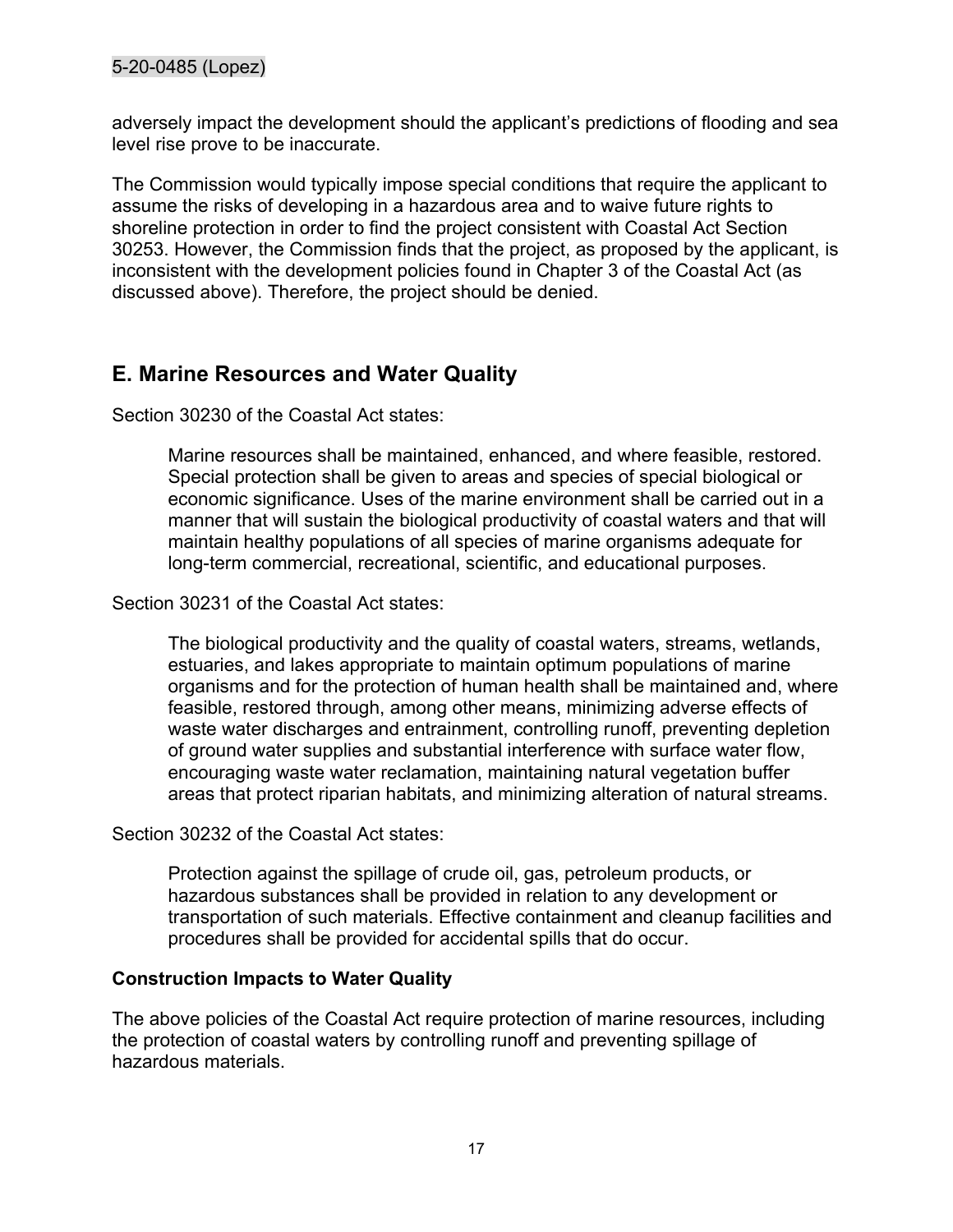Storage or placement of construction materials, debris, or waste in a location subject to erosion and dispersion or which may be discharged into coastal water via rain or wind would result in adverse impacts upon the marine environment that would reduce the biological productivity of coastal waters. For instance, construction debris entering coastal waters may cover and displace soft bottom habitat. Sediment discharged into coastal waters may cause turbidity, which can shade and reduce the productivity of foraging avian and marine species' ability to see food in the water column.

#### **Post-Construction Impacts to Water Quality**

The proposed project has the potential to adversely impact the water quality of the nearby Pacific Ocean. Much of the pollutants entering the ocean come from land-based development. The Commission finds that it is necessary to minimize to the extent feasible within its jurisdiction the cumulative adverse impacts on water quality resulting from incremental increases in impervious surface associated with additional development. In order to address post construction water quality impacts, the applicant has submitted a drainage and runoff control plan that minimizes impacts to water quality the proposed project may have after construction. Roof and surface runoff will be managed onsite through the use of drain pipes, area drains, trench drains, and a catch basin to direct water flow to the municipal storm drain system.

For water conservation, any plants in the landscape plan shall be drought tolerant to minimize the use of water (and preferably native to coastal Los Angeles County). The applicant has stated that all landscaping will consist of low water use and non-invasive plants.

The Commission would typically require conditions requiring the applicant to adhere to construction best practices, utilize drought-tolerant, noninvasive landscaping, and treat/manage stormwater runoff onsite in order to find that the proposed project is consistent with Sections 30230, 30231 and 30232 of the Coastal Act regarding protection of marine resources and water quality. However, the Commission finds that the project, as proposed by the applicant, is inconsistent with the development policies found in Chapter 3 of the Coastal Act (as discussed above). Therefore, the project should be denied.

## <span id="page-17-0"></span>**F. Local Coastal Program (LCP)**

Coastal Act Section 30604(a) states that, prior to certification of a local coastal program ("LCP"), a CDP can only be issued upon a finding that the proposed development is in conformity with Chapter 3 of the Act and that the permitted development will not prejudice the ability of the local government to prepare an LCP that is in conformity with Chapter 3. The LUP for Hermosa Beach was effectively certified on April 21, 1982; however, because Hermosa Beach does not have a certified LCP, the Coastal Act is the standard of review for this project.

As proposed by the applicant, the proposed development is not consistent with Chapter 3 of the Coastal Act and with the certified Land Use Plan for the area. Approval of the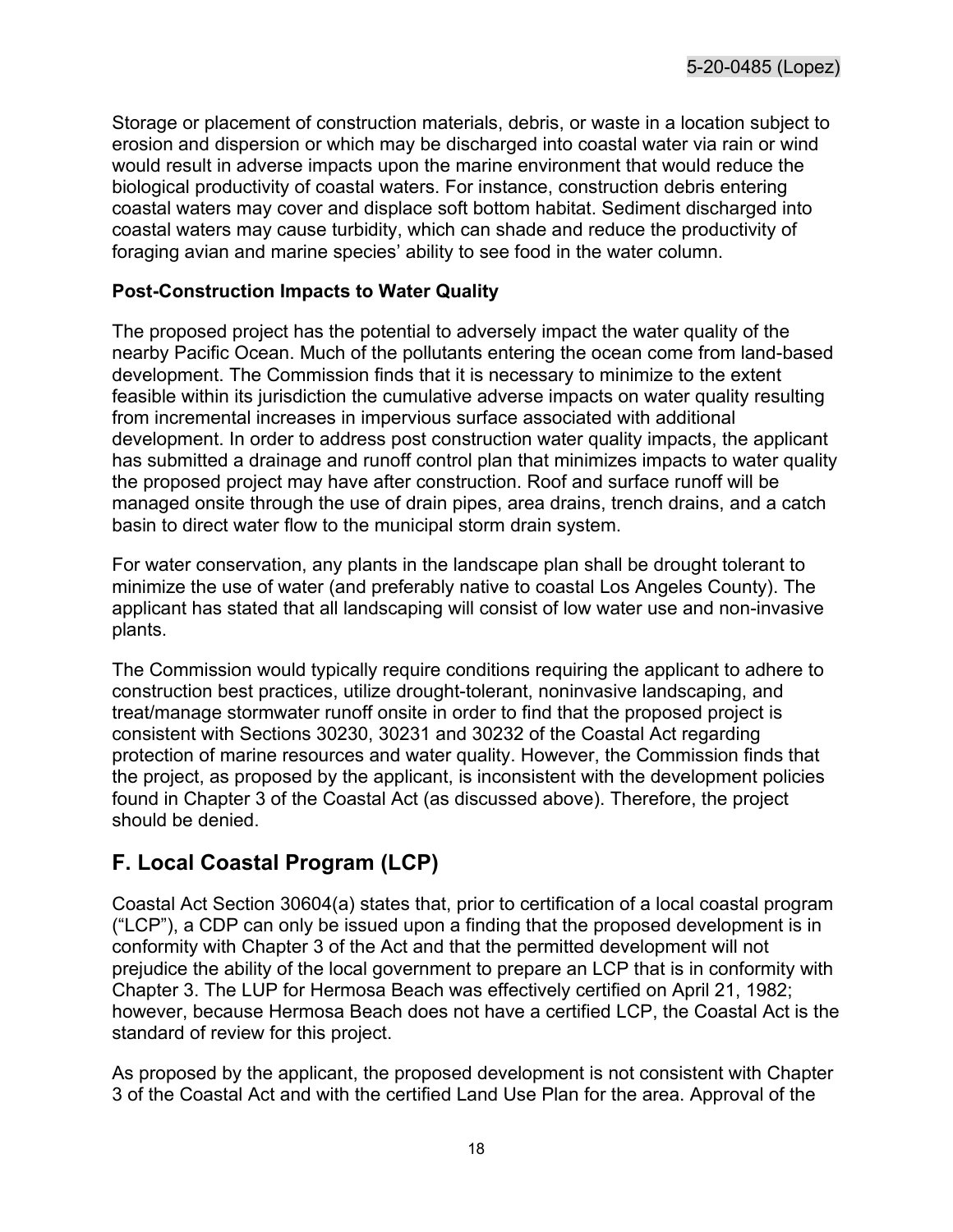project, as conditioned, would prejudice the ability of the local government to prepare an LCP that is in conformity with the provisions of Chapter 3 of the Coastal Act. Therefore, the project must be denied.

## <span id="page-18-0"></span>**G. Project Alternatives**

Denial of the proposed project will neither eliminate all economically beneficial or productive use of the applicant's property, nor unreasonably limit the owner's reasonable investment-backed expectations of significant economic value on the property. Alternatives to the proposed development exist. Among the possible alternative developments are the following (though this list is not intended to be, nor is it, comprehensive of all possible alternatives):

#### **1. No project**

The applicant could retain the existing single-family residences without structural renovations that would require a CDP. No changes to the existing site conditions would result from the "no project" alternative. The extent to which these units would be affordable is unclear, as the owner could choose to rent or sell the residences at market rate. However, if rented or sold, the two units would provide more housing opportunities for more people as compared to one single-family residence with an ADU. In addition, development would continue to be concentrated in an already developed area that is well-served by public transportation and public amenities and does not appear to be threatened by sea level rise, thus, avoiding adverse impacts to coastal resources.

Under Section 30612 of the Coastal Act, if the Commission denies a permit to demolish a structure, the Commission must find, based on a preponderance of the evidence, that retaining the structure is "feasible." The project, as proposed by the applicant, includes demolition of single-family residence on one and additions to another single-family residence on the neighboring lot to span two lots. The house proposed to be demolished was constructed in 1932. The 89-year old residence has surpassed the expected lifespan for residences. However, the applicant has not provided information to demonstrate that retention of the residence is infeasible. Based on the available information, therefore, it is feasible to maintain the residence pursuant to Section 30612 of the Coastal Act.

#### 2**. Construct New Single-Family Residences**

Alternatively, the applicant could demolish the existing residences and construct new single-family residences on one or both lots. This alternative would retain two residential units, each on one of the two lots. As stated previously, the project sites are currently developed with a 7,008 sq. ft. single family residence on a 4,500 sq. ft. lot (2666 The Strand) and a 3,180 sq. ft. single-family residence on a 2,500 sq. ft. lot (2554 The Strand) consists of a 3,300 sq. ft. lot that is located in the R-1 zone.

#### 3. **Construct an Addition to the Residence at 2666 The Strand; Retain the Residence at 2654 The Strand**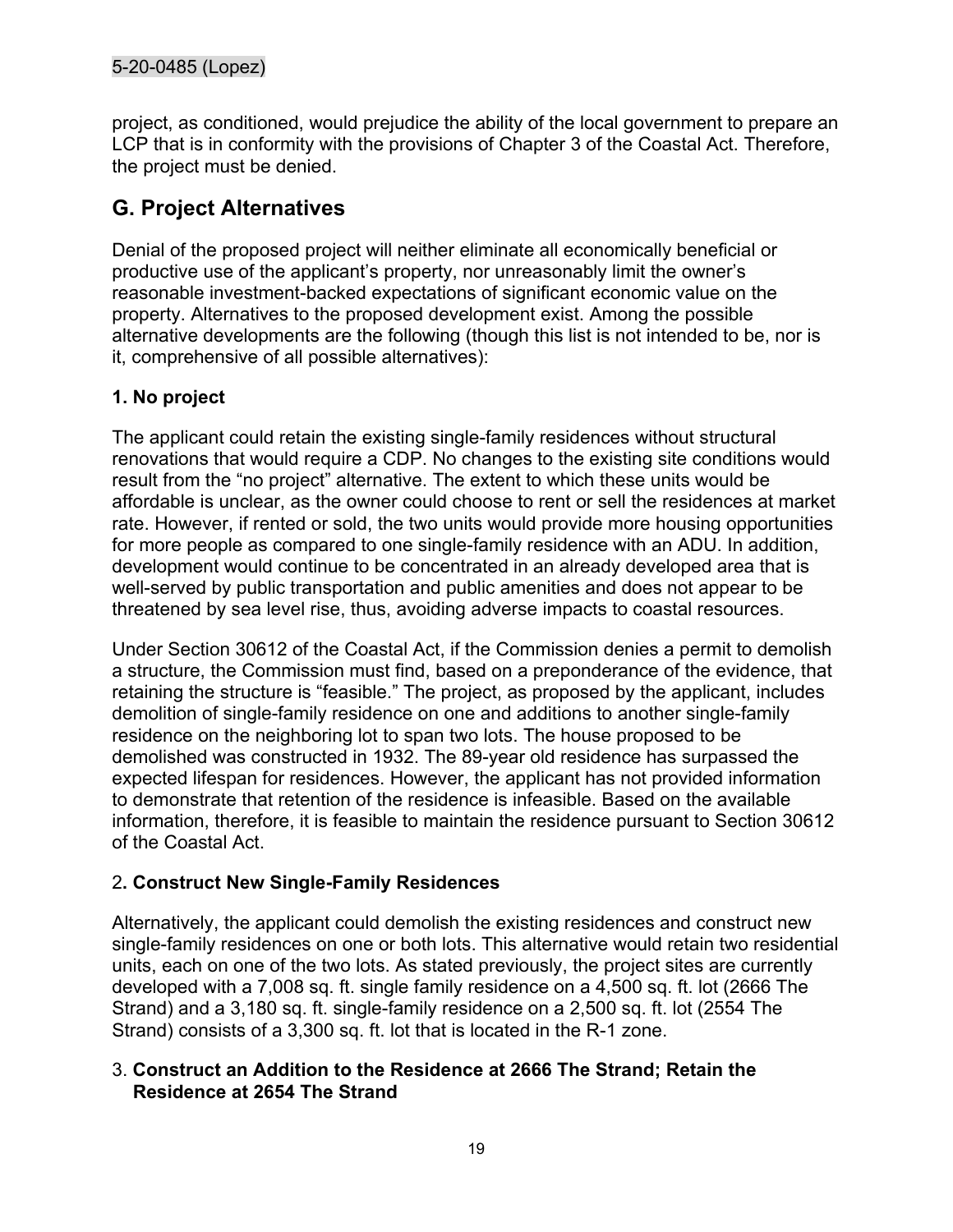Alternatively, the applicant could retain the existing residence at 2654 The Strand and construct a modest addition to the residence at 2666 The Strand, consistent with the Coastal Act policies and the certified LUP with regard to height, setbacks, and overall community character. This option would maintain two single-family residences on two residential lots, maintain the overall community character of the area, and allow the applicant to enjoy a larger residence.

### <span id="page-19-0"></span>**H. California Environmental Quality Act**

Section 13096 of Title 14 of the California Code of Regulations requires Commission approval of Coastal Development Permit applications to be supported by findings showing the approval, as conditioned, to be consistent with any applicable requirements of the California Environmental Quality Act (CEQA). Section 21080.5(d)(2)(A) of CEQA prohibits a proposed development from being approved if there are feasible alternatives or feasible mitigation measures available which would substantially lessen any significant adverse effect which the activity may have on the environment. The Commission's regulatory program for reviewing and granting CDPs has been certified by the Resources Secretary to be the functional equivalent of CEQA. (14 CCR § 15251(c).)

In this case, the City of Hermosa Beach is the lead agency and the Commission is a responsible agency for the purposes of CEQA. The City of Hermosa Beach determined that the proposed development is exempt under Section 15303(a), which exempts construction of a single-family residence in a residential zone from CEQA requirements.

As a responsible agency under CEQA, the Commission has determined that the proposed project is not consistent with the development policies of the Coastal Act. As described above, the proposed project would have adverse environmental impacts. There are feasible alternatives or mitigation measures available, such as maintaining the existing single-family residences or developing two new single-family residences on the two subject lots. Therefore, the proposed project is not consistent with CEQA or the policies of the Coastal Act because feasible alternatives exist which would lessen significant adverse impacts that the proposed project would have on the environment. Therefore, the Commission denies the proposed project because of the availability of environmentally preferable alternatives.

In any event, CEQA does not apply to private projects that public agencies deny or disapprove. Pub. Res. Code § 21080(b)(5). Accordingly, because the Commission denied the proposed project, it is not required to adopt findings regarding mitigation measures or alternatives.